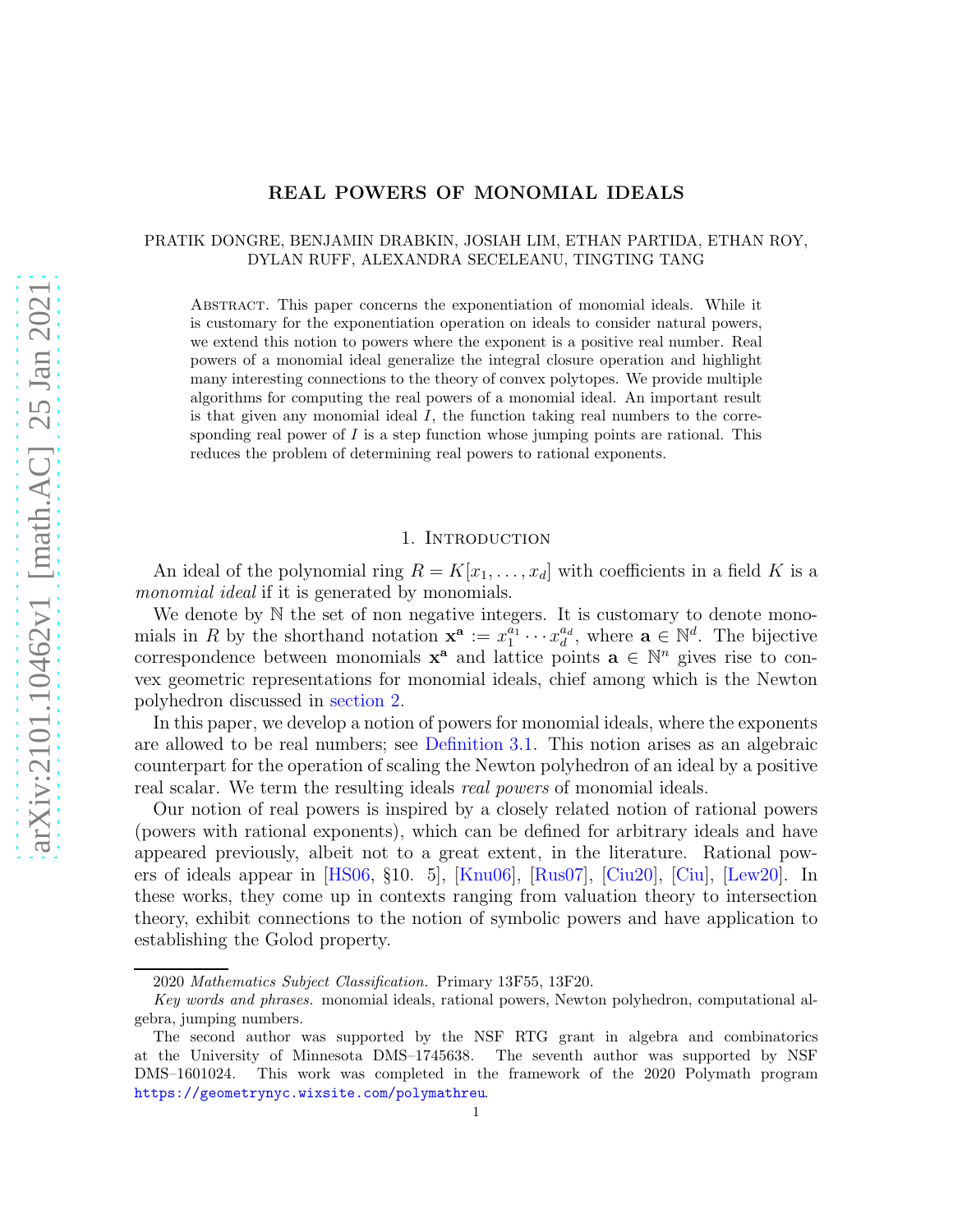#### 2 POLYMATH 2020, MONOMIALS, CONVEX BODIES, AND OPTIMIZATION TEAM

The focus of this paper is twofold. First, we handle the task of computing real powers of monomial ideals. One main result in this direction is [Theorem 3.5,](#page-5-0) where we show that the generators of a specified real power of a monomial ideal can be confined within a bounded convex region depending only on the exponent and the Newton polytope of the ideal. We complement this theoretical insight with a series of algorithms, [Algorithm 1,](#page-6-0) [Algorithm 2,](#page-8-0) [Algorithm 3,](#page-9-0) and [Algorithm 4](#page-10-0) which exploit different features of the problem to provide practical solutions for computing real powers of monomial ideals.

Our second aim is to study continuity properties of the exponentiation function where the base is a monomial ideal. Being able to do this provides motivation for working with real powers as opposed to the more common rational version. We find that the exponentiation function is a step function with rational jumping points. This leads to the conclusion that all distinct real powers of a fixed monomial ideal are given by rational exponents. Our main results on properties for the real exponentiation function of a monomial ideal are contained in [Proposition 5.2](#page-13-0) (existence of right limits) [Proposition 5.6](#page-14-0) (left continuity), [Corollary 5.7](#page-14-1) (step function), and [Theorem 5.9](#page-16-0) (jumping numbers).

Our paper is organized as follows. After introducing the notions of Newton polyhedron and integral closure in [section 2,](#page-1-0) we turn our attention to real powers of monomial ideals in [section 3](#page-3-1) and present algorithms capable of computing these ideals in [section 4.](#page-5-1) We end with studying continuity properties and jumping numbers for exponentiation in [section 5.](#page-13-1)

## <span id="page-1-0"></span>2. Background on integral closure and the Newton polyhedron

Let  $\mathbb R$  and  $\mathbb R_+$  denote the real numbers and non negative real numbers respectively. Let  $R = K[x_1, \dots, x_d]$  be a polynomial ring with coefficients in a field K. Every monomial ideal I in R has a unique minimal monomial generating set denoted  $G(I)$ . This is a set of monomials that generates I and such that no element of  $G(I)$  divides another element of  $G(I)$ .

**Definition 2.1.** For any monomial ideal I denote by  $\mathcal{L}(I)$  the set of exponent vectors of all monomials in I

$$
\mathcal{L}(I) = \{ \mathbf{a} \mid \mathbf{x}^{\mathbf{a}} \in I \}.
$$

The Newton polyhedron of I, denoted  $NP(I)$ , is the convex hull of  $\mathcal{L}(I)$  in  $\mathbb{R}^d$ 

 $NP(I) = \text{convex hull }\mathcal{L}(I) = \text{convex hull }\{\mathbf{a} \mid \mathbf{x}^{\mathbf{a}} \in I\}.$ 

The *Newton polytope* of I, denoted  $np(I)$ , is the convex hull of the exponent vectors of a minimal monomial generating set for I.

$$
np(I) = \text{convex hull}(\{a \mid x^a \in G(I)\}).
$$

Notice that Newton polyhedra are unbounded, while Newton polytopes are bounded convex bodies. Both are integer polyhedra, meaning that their vertices have integer coordinates. Their relationship can be described using the notion of Minkowski sum.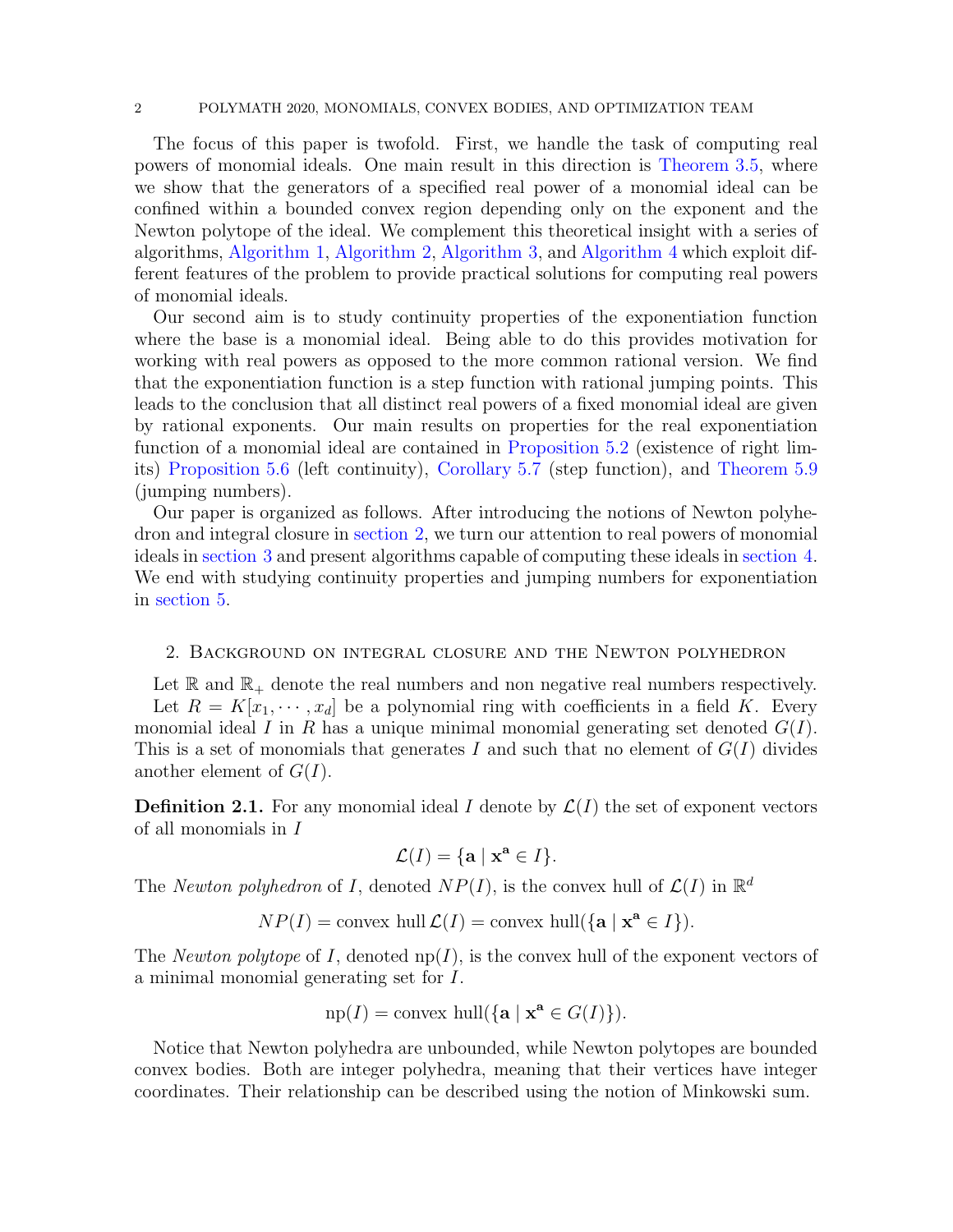**Definition 2.2.** The *Minkowski sum* of subsets  $A, B \subseteq \mathbb{R}^n$  is

<span id="page-2-0"></span>
$$
A + B = \{ \mathbf{a} + \mathbf{b} \mid \mathbf{a} \in A, \mathbf{b} \in B \}.
$$

The precise relationship between the Newton polyhedron and the Newton polytope of I, established for example in [\[CEHH17,](#page-20-6) Lemma 5.2], is given by the Minkowski sum decomposition

$$
(2.1) \t\t NP(I) = \text{np}(I) + \mathbb{R}^d_+,
$$

where  $\mathbb{R}^d_+ = \{(a_1, \ldots, a_d) \in \mathbb{R}^d \mid a_i \geq 0\}$  denotes the positive orthant in  $\mathbb{R}^d$ .

By the version of Carathéodory's theorem in [\[CEHH17,](#page-20-6) Theorem 5.2], any point  $\mathbf{a} \in NP(I)$  is written as

(2.2) 
$$
\mathbf{a} = \lambda_1 \mathbf{t}_1 + \dots + \lambda_d \mathbf{t}_d + c_1 \mathbf{e}_1 + \dots + c_d \mathbf{e}_d,
$$

with  $\lambda_i$ ,  $c_j \geq 0$ ,  $\sum_{i=1}^d \lambda_i = 1$ ,  $\mathbf{t}_1, \ldots, \mathbf{t}_d \in np(I)$ , and  $\mathbf{e}_1, \ldots, \mathbf{e}_d$  standard basis vectors in  $\mathbb{R}^d$ . Thus one can reformulate equation  $(2.1)$  using coordinatewise inequalities as

<span id="page-2-1"></span>(2.3) 
$$
NP(I) = \{ \mathbf{a} \in \mathbb{R}^d \mid \mathbf{a} \geq \mathbf{b} \text{ for some } \mathbf{b} \in np(I) \}
$$

While the containment  $\mathcal{L}(I) \subseteq NP(I) \cap \mathbb{N}^d$  holds by definition, in general the sets of lattice points  $\mathcal{L}(I)$  and  $NP(I) \cap \mathbb{N}^d$  need not be equal. We recall below that the set of lattice points in  $NP(I)$  is in fact given by  $NP(I) \cap \mathbb{N}^d = \mathcal{L}(\overline{I})$ , where  $\overline{I}$  is the integral closure of I.

**Definition 2.3.** The *integral closure* of an ideal  $I$  of a ring  $R$  is the set of elements  $y \in R$  that satisfy an equation of integral dependence of the form

$$
y^{n} + m_{1}y^{n-1} + \cdots + m_{n-1}y + m_{n} = 0
$$
 where  $m_{i} \in I^{i}, n \ge 1$ .

The integral closure of I is denoted  $\overline{I}$ .

*Remark* 2.4. It is shown in [\[HS06\]](#page-20-0) that the description is significantly simpler if I is a monomial ideal. In this case one can give an alternate definition for the integral closure

(2.4) 
$$
\overline{I} = (\{ \mathbf{x}^{\mathbf{a}} \mid \mathbf{x}^{n\mathbf{a}} \in I^{n} \text{ for some } n \in \mathbb{N} \}).
$$

We recall below how the integral closure of a monomial ideal  $I$  can be described in terms of its Newton polyhedron. We also show that the minimal generators of  $I$ lie at bounded lattice distance from the Newton polytope  $np(I)$ . In the following we use the notion of lattice (or taxicab) distance between points in  $\mathbf{a}, \mathbf{b} \in \mathbb{R}^d$  defined as  $dist(**a**, **b**) = \sum_{i=1}^{d} a_i - b_i.$ 

<span id="page-2-2"></span>**Lemma 2.5.** Let I be a monomial ideal in  $K[x_1, \ldots, x_d]$ . Then

- (1)  $NP(I) \cap \mathbb{N}^d = \mathcal{L}(\overline{I}),$
- (2)  $NP(\overline{I}) = NP(I)$ ,
- (3) if  $\mathbf{x}^{\mathbf{a}} \in G(\overline{I})$ , then there is a lattice point  $\mathbf{b} \in \text{np}(I) \cap \mathbb{N}^d$  such that  $\mathbf{a} \geq \mathbf{b}$  and

$$
\sum_{i=1}^{d} (a_i - b_i) \le d - 1.
$$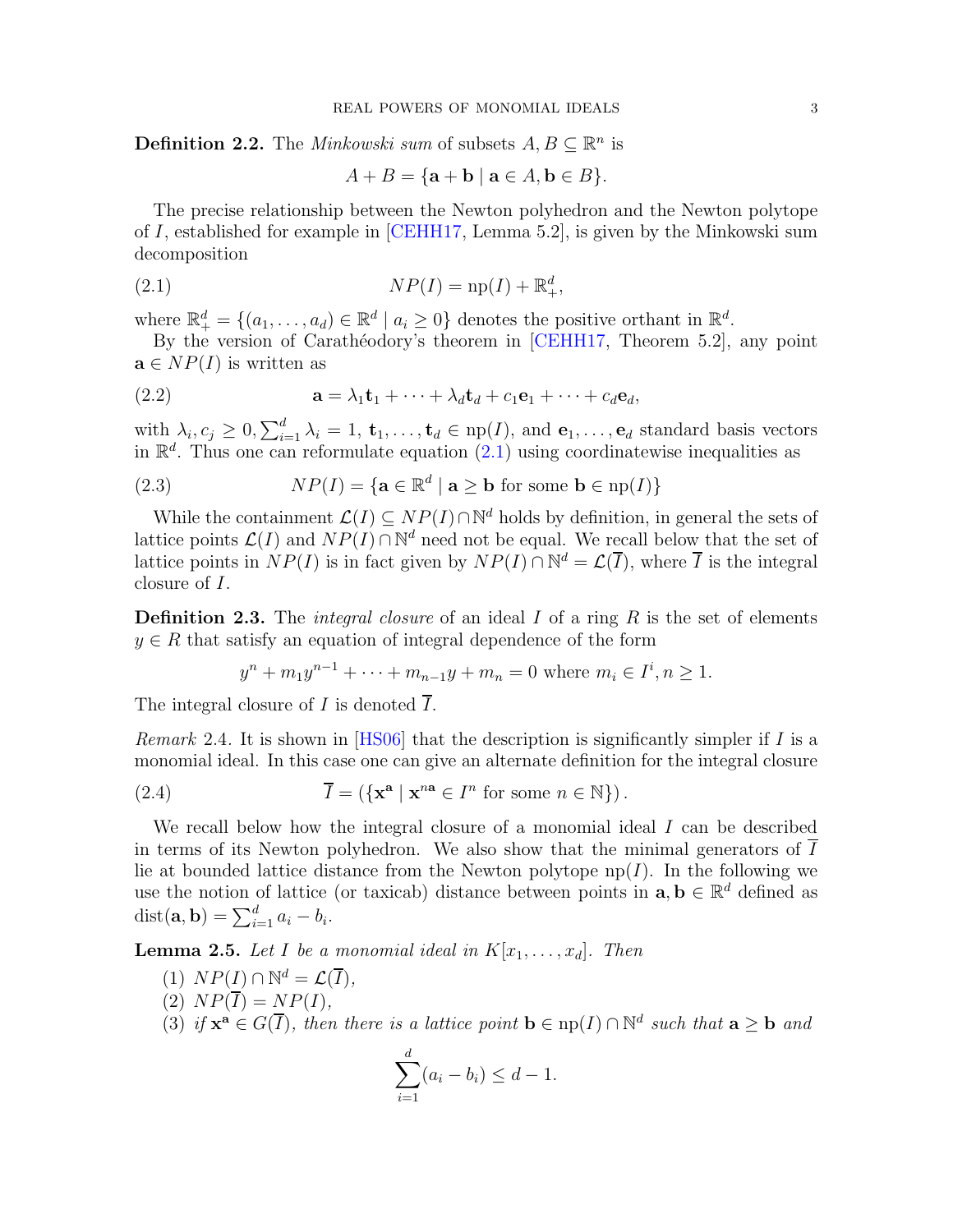Proof. Statement (1) is well known; see for example [\[HS06,](#page-20-0) Proposition 1.4.6].

(2) follows from (1) by noticing that, since  $NP(I)$  is an integer polyhedron we have

$$
NP(I) = \text{convex hull}(NP(I) \cap \mathbb{N}^d) = \text{convex hull}(\mathcal{L}(\overline{I})) = NP(\overline{I}).
$$

(3) Suppose now that  $\mathbf{x}^a \in G(\overline{I})$  is a minimal generator of  $\overline{I}$ . By equation [\(2.3\)](#page-2-1) there exists  $\mathbf{b} \in \text{np}(I)$  such that the inequality  $\mathbf{a} \geq \mathbf{b}$  is satisfied coordinatewise. Since  $\mathbf{a} \in \mathbb{N}^d$ , we have that  $\mathbf{a} \geq [\mathbf{b}] := ([b_1], \ldots, [b_d])$ . Therefore we may assume  $\mathbf{b} \in \mathbb{N}^d$ by replacing **b** by  $\lceil \mathbf{b} \rceil$ . Moreover, since  $\mathbf{x}^{\mathbf{a}}$  is a minimal generator, the monomials  $\mathbf{x}^{\mathbf{a}}/x_i = \mathbf{x}^{\mathbf{a}-\mathbf{e}_i}$  are not in  $\overline{I}$  for  $1 \leq i \leq d$ . Therefore we must have  $a_i - 1 < b_i$  for  $1 \leq i \leq d$ , otherwise  $\mathbf{a} - \mathbf{e}_i \geq \mathbf{b}$  which would yield  $\mathbf{x}^{\mathbf{a}-\mathbf{e}_i} \in \overline{I}$  again by [\(2.3\)](#page-2-1). Summing up the preceding inequalities we obtain

$$
\sum_{i=1}^{d} (a_i - 1) < \sum_{i=1}^{d} b_i \iff \sum_{i=1}^{d} (a_i - b_i) < d.
$$

<span id="page-3-1"></span>Since  $a_i, b_i \in \mathbb{N}$ , the displayed inequality is equivalent to  $\sum_{i=1}^{d} (a_i - b_i) \leq d - 1$ .  $\Box$ 

# 3. Real powers of monomial ideals

<span id="page-3-0"></span>We now discuss powers of monomial ideals with real exponents, termed real powers, and their relationship to integral closure.

**Definition 3.1.** Fix a real number  $r \geq 0$ . We define the r-th real power of a monomial ideal,  $I$ , to be

<span id="page-3-2"></span>
$$
\overline{I^r} = (\{ \mathbf{x}^{\mathbf{a}} \mid \mathbf{a} \in r \cdot NP(I) \cap \mathbb{N}^d \}) .
$$

When  $r \in \mathbb{Q}$  we will refer to  $\overline{I^r}$  as the r-th rational power of I.

Rational powers of monomial ideals have appeared previously in the literature under the following definition and notation, see [\[HS06,](#page-20-0) Definition 10.5.1]: the r-th rational power of an arbitrary ideal I of a ring R for  $r = \frac{p}{q}$  $\frac{p}{q}$  with  $p, q \in \mathbb{N}, q \neq 0$  is the ideal

(3.1) 
$$
I_r := \{ y \in R \mid y^q \in \overline{I^p} \},
$$

where  $\overline{I^p}$  denotes the integral closure of the p-th ordinary power of I,  $I^p$ . In the following we show that these two definitions agree, i.e.,  $I_r = \overline{I^r}$  whenever  $r \in \mathbb{Q}$  and furthermore for natural exponents  $r \in \mathbb{N}$  the r-th real power agrees with the integral closure of the r-th ordinary power of  $I, I^r$ .

Our notation for real powers deviates from that in  $(3.1)$ , which is more established in the literature, in favor of being intentionally consistent with the notation for integral closure, since these notions agree for  $r \in \mathbb{N}$  as shown in the following lemma.

### <span id="page-3-3"></span>Lemma 3.2. Let I be a monomial ideal. Then

- (1) If  $r \in \mathbb{N}$ , then the r-th real power of I is equal to the integral closure of the r-th ordinary power I<sup>r</sup>. In particular, the first rational power of I,  $\overline{I^1}$ , is the integral closure of I.
- (2) If  $r \in \mathbb{Q}$  then the r-th real power of I in [Definition 3.1](#page-3-0) agrees with the r-th rational power of I,  $I_r$ , in  $(3.1)$ .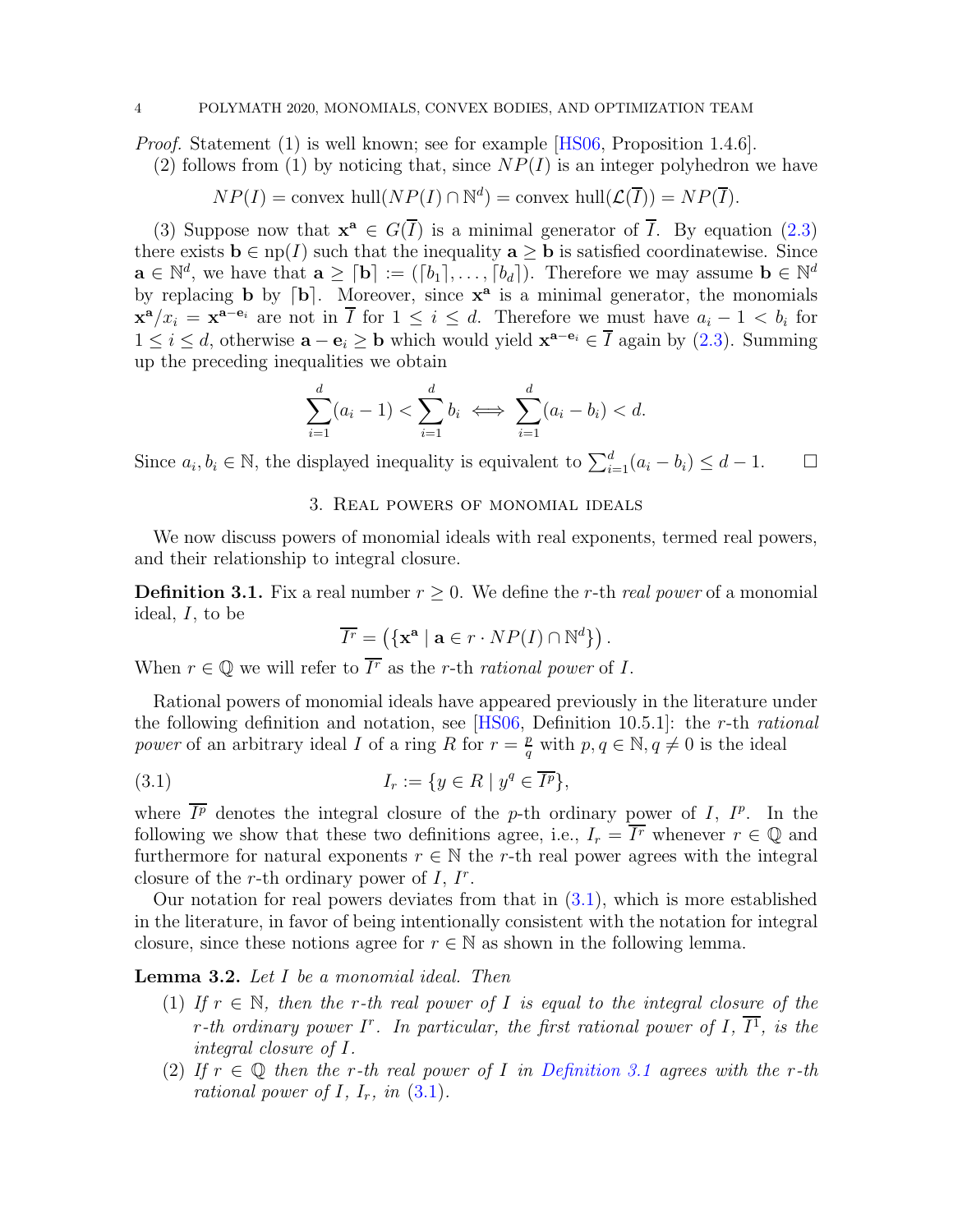*Proof.* (1) By definition, a monomial  $x^a$  is an element of the r-th real power of I if and only if  $\mathbf{a} \in r \cdot NP(I)$ . Noting that  $r \cdot NP(I) = NP(I^r)$ , the latter condition is equivalent to  $\mathbf{a} \in NP(I^r)$ . Now by [Lemma 2.5](#page-2-2) (1), we have  $\mathbf{a} \in NP(I^r) \cap \mathbb{N}^d$  if and only if  $\mathbf{x}^{\mathbf{a}}$  is an element of the integral closure of  $I^r$ .

(2) Let  $r = \frac{p}{q}$  $\frac{p}{q}$  with  $p, q \in \mathbb{N}, q \neq 0$  and let  $\mathbf{x}^{\mathbf{a}}$  be a monomial. By  $(3.1)$ ,  $\mathbf{x}^{\mathbf{a}} \in I_r$ holds if and only if we have  $\mathbf{x}^{q\mathbf{a}} \in \overline{I^p}$ , equivalently  $q\mathbf{a} \in NP(\overline{I^p}) = NP(I^p) = pNP(I)$ . In turn, the last assertion is equivalent to  $\mathbf{a} \in rNP(I) \cap \mathbb{N}^d$  and by [Definition 3.1](#page-3-0) this holds if and only if  $\mathbf{x}^{\mathbf{a}} \in \overline{I^r}$ . В последните последните последните последните последните последните последните последните последните последн<br>В 1990 година от 1990 година от 1990 година от 1990 година от 1990 година от 1990 година от 1990 година от 199

Using [Lemma 2.5,](#page-2-2) for  $r \in \mathbb{Q}_+$  we aim to confine the minimal generators of  $\overline{I^r}$  to a bounded convex set, which will be obtained by Minkowski sum. In order to define this convex set we introduce the unit simplex in d-dimensional space,

$$
S_d = \{ \mathbf{a} = (a_1, \dots, a_d) \in \mathbb{R}^d \mid a_1 + \dots + a_d \le 1, a_1 \ge 0 \text{ for } 1 \le i \le d \}.
$$

In the metric space  $\mathbb{R}^d$  endowed with the lattice distance, the unit simplex is the non negative portion of the ball of radius one centered at the origin. Denoting the origin in  $\mathbb{R}^d$  by **0**, this observation yields an alternate description

$$
S_d = \{ \mathbf{a} \in \mathbb{R}^d \mid \mathbf{a} \ge \mathbf{0}, \ \text{dist}(\mathbf{a}, \mathbf{0}) \le \mathbf{1} \}.
$$

<span id="page-4-1"></span>*Remark* 3.3. [Lemma 2.5](#page-2-2) (3) can be reformulated using this notation as follows: If  $I$  is a monomial ideal and  $\mathbf{x}^{\mathbf{a}} \in G(\overline{I})$ , then  $\mathbf{a} \in \text{np}(I) + (d-1) \cdot S_d$ .

<span id="page-4-0"></span>The following technical result shall prove very useful for our purposes.

**Lemma 3.4.** Let  $\mathbf{x}^{\mathbf{a}}$  be a minimal generator of  $\overline{I^r}$ , where  $r = \frac{p}{q}$  $\frac{p}{q}$  is a positive rational number. Then there exists a minimal generator of  $\overline{I^p}$ ,  $\mathbf{x}^{\mathbf{b}}$ , such that  $q\mathbf{a}-\mathbf{b} \in d(q-1)\cdot S_d$ .

*Proof.* To show  $q\mathbf{a} - \mathbf{b} \in d(q-1) \cdot S_d$  we will prove the equivalent statements

$$
q\mathbf{a} \geq \mathbf{b}
$$
 and  $\sum_{i=1}^{d} (qa_i - b_i) \leq d(q-1)$ .

Suppose to the contrary that for all minimal generators,  $\mathbf{x}^{\mathbf{b}}$ , of  $\overline{I^p}$  we have

$$
\sum_{i=1}^{d} (qa_i - b_i) \ge d(q-1) + 1.
$$

Applying the pigeon-hole principle, we find that there must exist  $i_0 \in \{1, \ldots, d\}$  such that  $qa_{i_0} - b_{i_0} \geq q$ . Rewriting, we get that  $q(a_{i_0} - 1) \geq b_{i_0}$ .

Now let  $\mathbf{x}^{\mathbf{a}}$  be a minimal generator of  $\overline{I^r}$ . By [Lemma 3.2](#page-3-3) (2), we obtain  $\mathbf{x}^{q\mathbf{a}} \in \overline{I^p}$ . Thus there exists a minimal generator  $\mathbf{x}^{\mathbf{b}} \in G(\overline{I^p})$  such that  $\mathbf{x}^{\mathbf{b}}$  divides  $\mathbf{x}^{q\mathbf{a}}$ . This implies  $\mathbf{b} \leq q\mathbf{a}$ , that is,  $b_i \leq qa_i$  for all  $1 \leq i \leq d$ . By assumption exists  $i_0$  such that  $b_{i_0} \leq q(a_{i_0} - 1)$ . We can now set  $\mathbf{a}' = \mathbf{a} - \mathbf{e}_{i_0}$  and with this notation we find

$$
\mathbf{b} \leq q(a_1, \ldots, a_{i_{0-1}}, a_{i_0} - 1, a_{i_{0+1}}, \ldots, a_d) = q\mathbf{a}'.
$$

Thus  $\mathbf{x}^{\mathbf{b}}$  divides  $\mathbf{x}^{q\mathbf{a}'}$  and  $\mathbf{x}^{q\mathbf{a}'}$  is an element of  $\overline{I^p}$ . Applying [Lemma 3.2](#page-3-3) (2) again, this yields that,  $\mathbf{x}^{\mathbf{a}'} \in \overline{I^r}$ , which contradicts that  $\mathbf{x}^{\mathbf{a}}$  is a minimal generator of  $\overline{I^r}$  $\Box$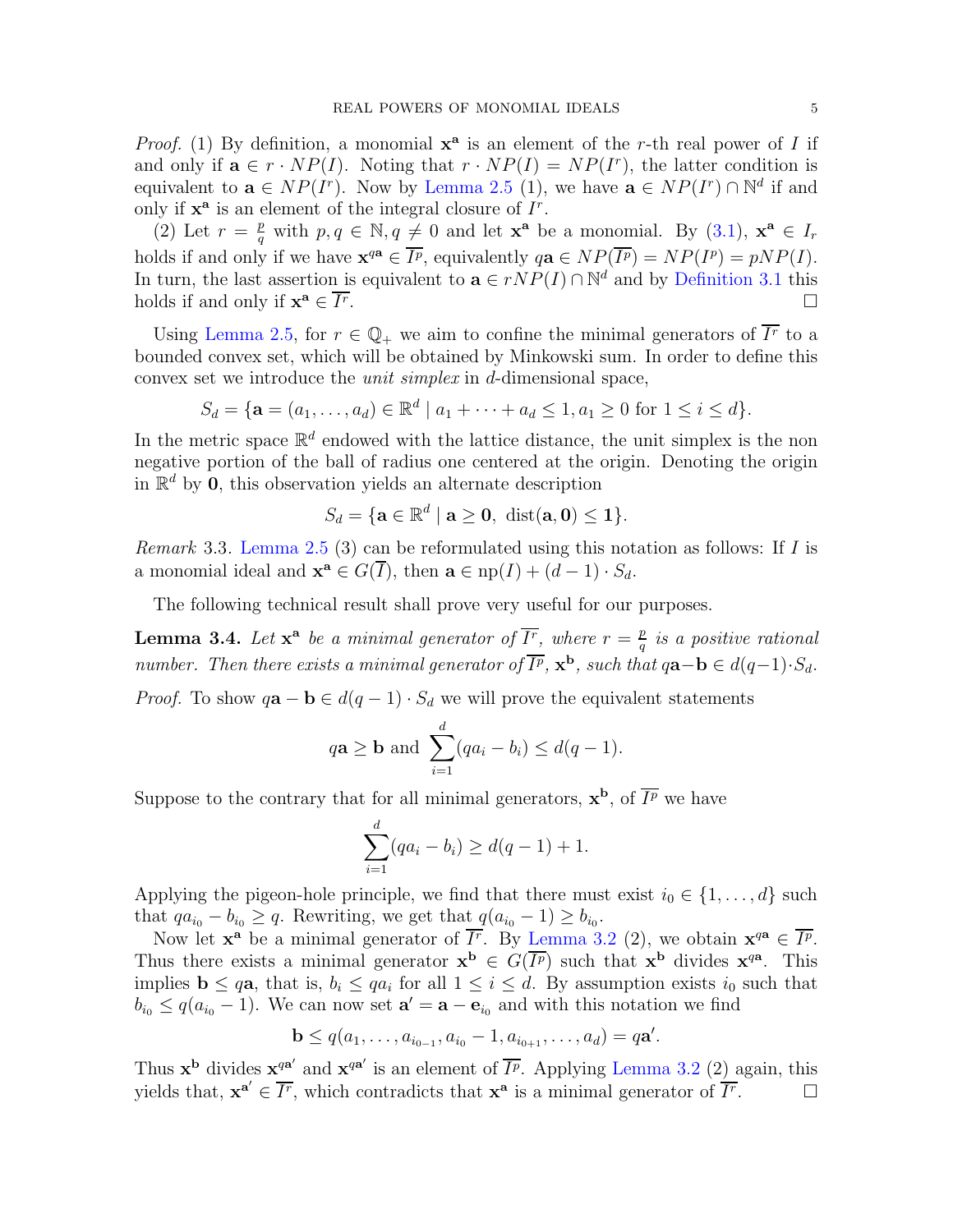#### 6 POLYMATH 2020, MONOMIALS, CONVEX BODIES, AND OPTIMIZATION TEAM

We are now able to describe a bounded convex set which contains the minimal generators of a rational power for a monomial ideal. The following result constitutes the basis for our Minkowski algorithm described in [Algorithm 1.](#page-6-0) See also [Example 4.2](#page-6-1) for an illustration of the convex set  $\mathcal{C}(I,r)$  defined below.

<span id="page-5-0"></span>**Theorem 3.5.** Let I be a monomial ideal in  $K[x_1, \ldots, x_d]$ . If  $r = \frac{p}{q}$  $\frac{p}{q}$  is a positive rational number and  $\mathbf{x}^{\mathbf{a}} \in G(\overline{I^r})$ , then  $\mathbf{a}$  is in the following bounded convex set

(3.2) 
$$
\mathcal{C}(I,r) = r \cdot \text{np}(I) + \left(d - \frac{1}{q}\right) \cdot S_d.
$$

Moreover, if  $\mathbf{a} \in \mathcal{C}_r(I)$ , then  $\mathbf{x}^{\mathbf{a}} \in \overline{I^r}$  and thus  $\overline{I^r} = (\{\mathbf{x}^{\mathbf{a}} \mid \mathbf{a} \in \mathcal{C}(I,r) \cap \mathbb{N}^d)\}.$ 

*Proof.* By [Lemma 3.4,](#page-4-0) there exists a minimal generator of  $\overline{I^p}$ ,  $\mathbf{x}^{\mathbf{b}}$ , such that

<span id="page-5-2"></span>
$$
q\mathbf{a} - \mathbf{b} \in d(q-1) \cdot S_d
$$

and from [Remark 3.3](#page-4-1) applied to the monomial ideal  $I^p$  we have that

$$
\mathbf{b} \in \text{np}(I^p) + (d - 1) \cdot S_d = p \cdot \text{np}(I) + (d - 1) \cdot S_d.
$$

Combining the displayed statements, we obtain

$$
q\mathbf{a} \in p \cdot \operatorname{np}(I) + (d - 1) \cdot S_d + d(q - 1) \cdot S_d
$$
  

$$
\iff \mathbf{a} \in \frac{p}{q} \cdot \operatorname{np}(I) + \frac{d - 1}{q} \cdot S_d + \frac{d(q - 1)}{q} \cdot S_d
$$
  

$$
\iff \mathbf{a} \in r \cdot \operatorname{np}(I) + \left(d - \frac{1}{q}\right) \cdot S_d.
$$

Finally, since  $S_d \subseteq \mathbb{R}_+^d$ , we have that  $\mathcal{C}(I,r) \subseteq r \cdot NP(I)$  by  $(2.1)$ . Thus if  $\mathbf{a} \in \mathcal{C}(I,r)$ , then  $\mathbf{a} \in r \cdot NP(I)$  which yields  $\mathbf{x}^{\mathbf{a}} \in \overline{I^r}$  according to [Definition 3.1.](#page-3-0) The identity  $\overline{I}^r = (\mathbf{x}^{\mathbf{a}} \mid \mathbf{a} \in \mathcal{C}(I,r))$  follows from the previous assertions.

Remark 3.6. While the previous theorem does not require the rational number  $r = \frac{p}{q}$ q to have  $gcd(p, q) = 1$ , in applications is desirable to work with the reduced form of r in order to obtain the smallest possible region  $C(I, r)$ .

#### 4. Algorithms for computing real powers

<span id="page-5-1"></span>Several algorithms are proposed below for computing real powers of monomial ideals. Our algorithms rely on several auxiliary computational tasks, which are highly non trivial, but can be performed currently by computer algebra systems such as [\[GS\]](#page-20-7) or [\[tt\]](#page-20-8). Specifically, we assume that independent routines are used to compute the Newton polyhedron or polytope for a given monomial ideal. For this reason, we take these convex bodies as input for our algorithms. For [Algorithm 1](#page-6-0) we additionally assume the existence of a routine that finds all the lattice points in a bounded convex polytope. This task is discussed in detail in [\[DLHTY04\]](#page-20-9).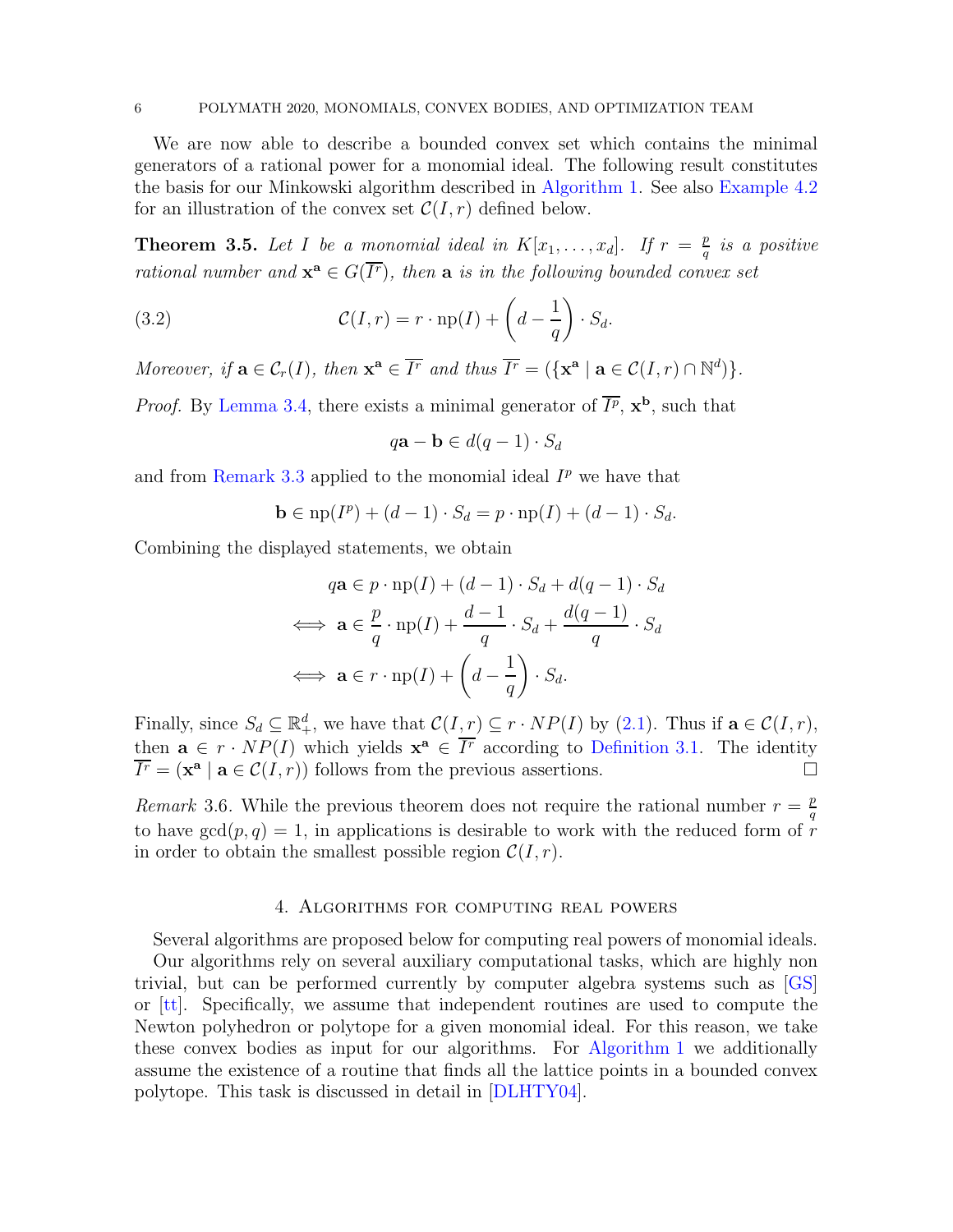4.1. Minkowski Algorithm. Our first algorithm uses the ideas presented in [Theorem 3.5](#page-5-0) and illustrated in [Example 4.2](#page-6-1) to confine the generators of a real power  $\overline{I^r}$  within a convex region of bounded lattice distance from the Newton polytope  $\text{np}(I)$ .

<span id="page-6-0"></span>

| Algorithm 1: Minkowski Sum algorithm |                                                                                                                                                   |         |  |  |
|--------------------------------------|---------------------------------------------------------------------------------------------------------------------------------------------------|---------|--|--|
|                                      | <b>Input:</b> the Newton polytope $\text{np}(I)$ of an ideal I, a rational number $r = \frac{p}{q} \in \mathbb{Q}_+$                              |         |  |  |
|                                      | <b>Output:</b> a list of monomial generators for the ideal $Ir$                                                                                   |         |  |  |
|                                      | /* Scaled newton polytope of I                                                                                                                    | $\ast/$ |  |  |
|                                      | 1 scaledn $p := r \cdot np(I)$                                                                                                                    |         |  |  |
|                                      | /* Bounded convex set, as given by Theorem 3.5                                                                                                    | $\ast/$ |  |  |
|                                      | $\alpha$ is a dimension of the polynomial ring containing I                                                                                       |         |  |  |
|                                      | <b>3</b> simplex := d-dimensional simplex with vertices at $\{\mathbf{0}, (d - \frac{1}{a})\mathbf{e}_1, \dots, (d - \frac{1}{a})\mathbf{e}_d\}.$ |         |  |  |
|                                      | $\Delta C := \text{minkowskiSum}(\text{scalednp}, \text{simplex})$                                                                                |         |  |  |
|                                      | /* Find all lattice points and their monomial counterpart                                                                                         | $\ast/$ |  |  |
|                                      | 5 exponent Vectors := lattice Points $(C)$                                                                                                        |         |  |  |
|                                      | <b>6</b> Initialize generators $:= \emptyset$                                                                                                     |         |  |  |
|                                      | 7 for b in exponent Vectors do                                                                                                                    |         |  |  |
|                                      | $\bullet$   generators := append( $\mathbf{x}^{\mathbf{b}}$ , generators)                                                                         |         |  |  |
|                                      | /* Return the possibly non minimal monomial generators                                                                                            | $\ast$  |  |  |
|                                      | <b>9</b> Return generators.                                                                                                                       |         |  |  |

<span id="page-6-2"></span>Proposition 4.1. If I is a monomial ideal of a d-dimensional polynomial ring and  $r \in \mathbb{R}_+$ , then [Algorithm 1](#page-6-0) returns a not necessary minimal set of monomial generators for  $\overline{I^r}.$ 

*Proof.* This follows from the assertion  $\overline{I}^r = (\{ \mathbf{x}^{\mathbf{a}} \mid \mathbf{a} \in C(I,r) \}) \cap \mathbb{N}^d$  of [Theorem 3.5.](#page-5-0) In [Algorithm 1](#page-6-0) the set  $\mathcal{C}(I,r)$ , termed C, is constructed according to equation [\(3.2\)](#page-5-2).  $\Box$ 

<span id="page-6-1"></span>**Example 4.2.** Consider the ideal  $I = (xy^5, x^2y^2, x^4y)$  and the rational number  $r = \frac{4}{3}$  $\frac{4}{3}$ . Then one can determine that

$$
\overline{I^{4/3}} = (x^2y^5, x^2y^6, x^2y^7, x^3y^3, x^3y^4, x^3y^5, x^3y^6, x^4y^2, x^4y^3, x^4y^4, x^4y^5, x^5y^2, x^5y^3, x^6y^2)
$$

based on identifying the lattice points in the convex region

$$
C\left(I,\frac{4}{3}\right) = \frac{4}{3}\cdot np(I) + \frac{5}{3}\cdot S_2
$$

given by [Theorem 3.5.](#page-5-0) Note that  $I^{4/3}$  is minimally generated by  $G(I^{4/3}) = \{x^2y^5, x^3y^3, x^4y^2\}.$ Thus, [Algorithm 1](#page-6-0) does not in general identify the minimal generators, but rather a possibly non minimal set of generators for  $\overline{I^r}$ . In the [Figure 1,](#page-7-0) the region  $\mathcal{C}(I, \frac{4}{3})$  is shaded in darker blue, while the rest of the scaled polyhedron  $\frac{4}{3} \cdot NP(I)$  is shaded in lighter blue.

4.2. Hyperrectangle Algorithm. The next algorithms depend on the notion of the hyperrectangle of a scaled Newton polyhedron, which is defined below.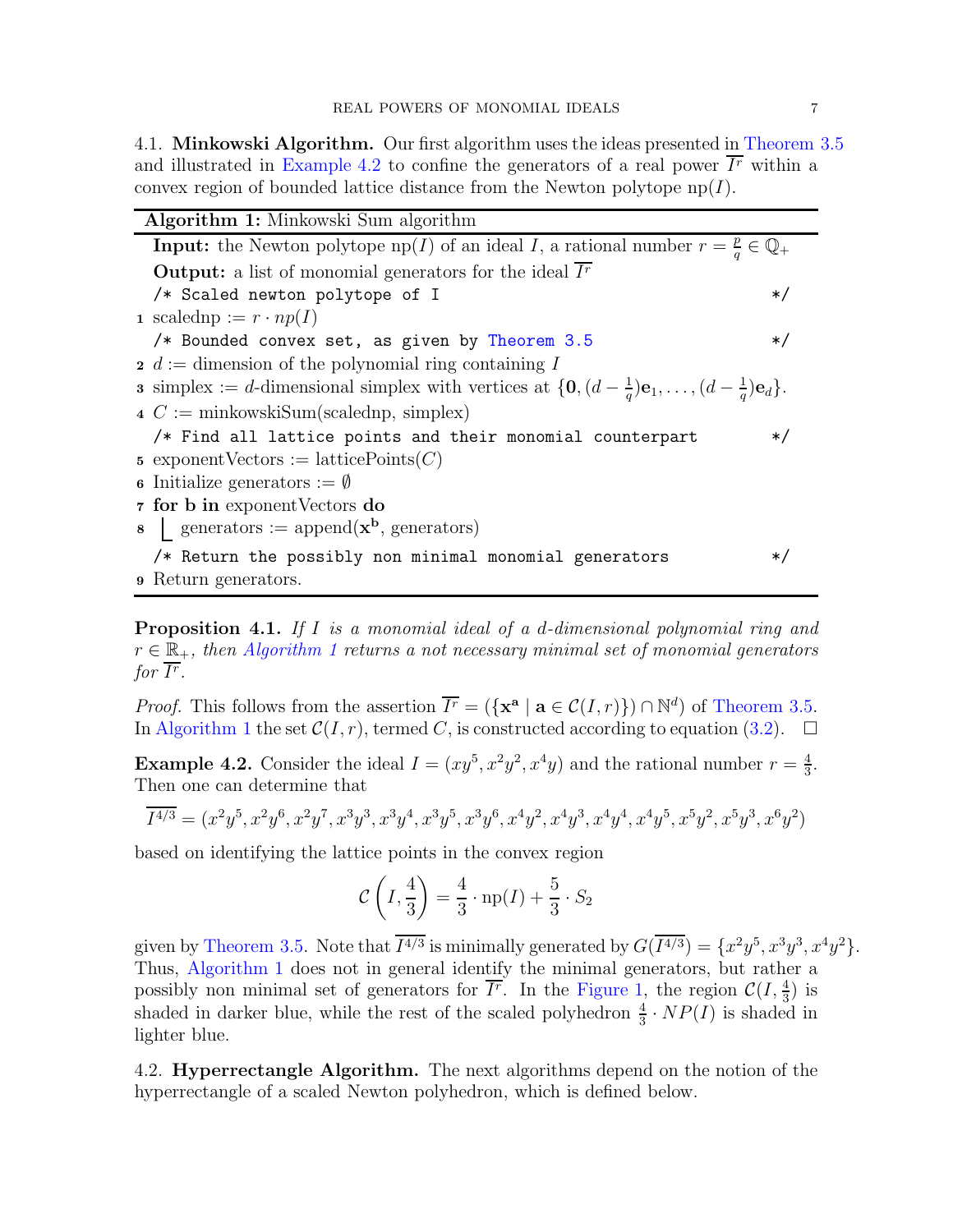

<span id="page-7-0"></span>FIGURE 1. Computing  $(xy^5, x^2y^2, x^4y)^{4/3}$  using the Minkowski algorithm.

**Definition 4.3.** Given a monomial ideal I of a d-dimensional polynomial ring and  $r \in \mathbb{R}_+$ , define the set of scaled vertices of I with respect to r to be  $\mathcal{V}(I,r) =$  $\{[ra] := ([ra_1], \ldots, [ra_d]) \mid a \in \mathcal{L}(I)\}.$ 

Let  $\alpha = (\alpha_1, \ldots, \alpha_d) \in \mathcal{V}(I, r)$ . Define

(4.1) 
$$
\min(\mathcal{V}, i) = \min_{\alpha \in \mathcal{V}} \alpha_i \quad \text{and} \quad \max(\mathcal{V}, i) = \max_{\alpha \in \mathcal{V}} \alpha_i.
$$

Finally, set the *hyperrectangle of*  $r \cdot NP(I)$  to be the following set

<span id="page-7-2"></span>
$$
\text{hyper}(I, r) = \{ \mathbf{c} = (c_1, \dots, c_d) \mid c_i \in [\min(\mathcal{V}, i), \max(\mathcal{V}, i)] \}
$$

$$
= \prod_{i=1}^d [\min(\mathcal{V}, i), \max(\mathcal{V}, i)].
$$

<span id="page-7-1"></span>We now see that the generators for the r-th real power of  $I$  are among the set of lattice points in  $hype(I, r)$ .

**Lemma 4.4.** Let I be a monomial ideal and let  $r \in \mathbb{R}_+$ . Denote the set of lattice points in hype $(I, r)$  by  $\mathcal{S}(I, r)$ . Then

- (1)  $[r \cdot np(I)] := \{([p_1], \ldots, [p_d]) \mid p \in r \cdot np(I)\} \subseteq \mathcal{S}(I, r)$
- (2) Ir is generated by a subset of the lattice points in  $hype(I,r)$ , more precisely

$$
\overline{I^r} = (\{ \mathbf{x}^{\mathbf{a}} \mid \mathbf{a} \in r \cdot NP(I) \cap \text{hyper}(I, r) \cap \mathbb{N}^d \}).
$$

*Proof.* (1) Every point in  $p \in r \cdot np(I)$  is a convex combination of the vertices of this polytope, which are in the set  $V = \{ra \mid x^a \in r \cdot G(I)\}.$  Since every coordinate  $p_i$  of **p** is a convex combination of *i*-th coordinates of elements in V we obtain that  $p_i \in [\min_{\mathbf{a} \in V} a_i, \max_{\mathbf{a} \in V} a_i]$  for  $1 \leq i \leq d$ . Thus  $[p_i] \in [\min(\mathcal{V}, i), \max(\mathcal{V}, i)]$ , which settles the claim.

(2) Temporarily denote  $J := (\mathbf{x}^{\mathbf{a}} \mid \mathbf{a} \in r \cdot NP(I) \cap S(I,r))$ . Then  $J \subseteq \overline{I^r}$  follows from [Definition 3.1.](#page-3-0) Now let  $\mathbf{a} \in \mathbb{N}^d$  be such that  $\mathbf{x}^{\mathbf{a}} \in \overline{I^r}$  and thus  $\mathbf{a} \in r \cdot NP(I) \cap \mathbb{N}^d$ . From  $(2.1)$  we know

$$
r \cdot NP(I) = r \cdot np(I) + r \cdot \mathbb{R}^d_+ = r \cdot np(I) + \mathbb{R}^d_+,
$$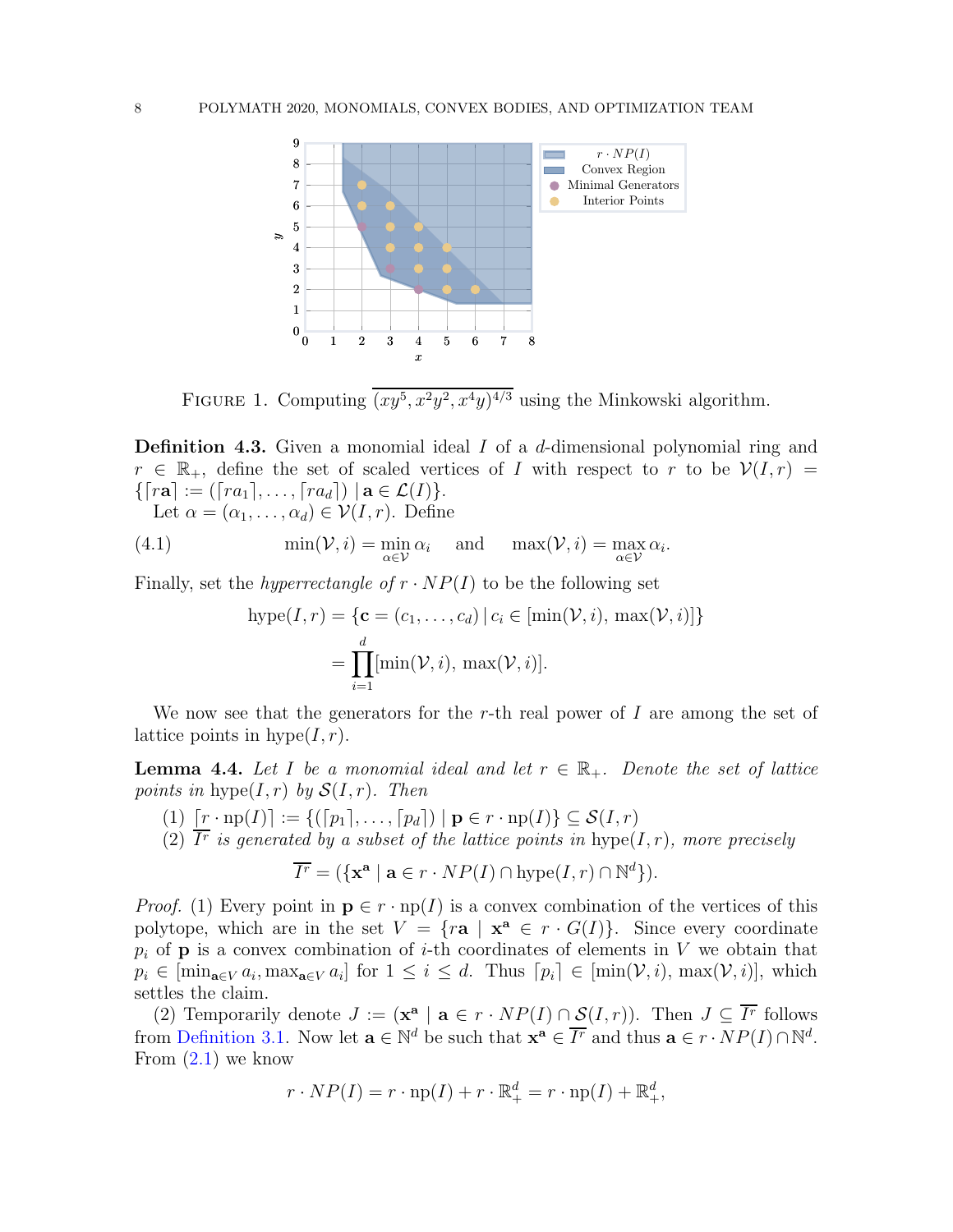thus there exists  $\mathbf{b} \in r \cdot np(I)$  such that  $\mathbf{a} \geq \mathbf{b}$ . Since  $\mathbf{a} \in \mathbb{N}^d$  it follows that  $\mathbf{a} \geq \lceil \mathbf{b} \rceil =$  $([b_1], \ldots, [b_d]]$ , where  $[\mathbf{b}] \in [r \cdot np(I)]$ . From part (1) it follows that  $[\mathbf{b}] \in \mathcal{S}(I, r)$ and from  $[\mathbf{b}] \geq \mathbf{b}$  we deduce  $[\mathbf{b}] \in r \cdot np(I)$  hence  $[\mathbf{b}] \in r \cdot NP(I)$ . We have thus shown that  $[\mathbf{b}] \in r \cdot NP(I) \cap \mathcal{S}(I,r)$ , hence  $\mathbf{x}^{[\mathbf{b}]} \in J$  and since  $\mathbf{a} \geq [\mathbf{b}]$  we deduce  $\mathbf{x}^{\mathbf{a}} \in J$ . Thus the containment  $\overline{I^r} \subseteq J$  has been established.

<span id="page-8-0"></span>Based on the previous result we produce the following algorithm.

| <b>Algorithm 2:</b> Hyperrectangle algorithm |                                                                                                   |  |  |  |  |
|----------------------------------------------|---------------------------------------------------------------------------------------------------|--|--|--|--|
|                                              | <b>Input:</b> the Newton polyhedron $NP(I)$ of an ideal I, a real number $r \in \mathbb{R}_+$     |  |  |  |  |
|                                              | <b>Output:</b> a list of monomial generators for the ideal $Ir$                                   |  |  |  |  |
|                                              | $1 d :=$ dimension of the polynomial ring containing I                                            |  |  |  |  |
|                                              | <b>2</b> candidates := hype $(I, r) \cap \mathbb{N}^d$                                            |  |  |  |  |
|                                              | <b>3</b> Initialize generators $:= \emptyset$                                                     |  |  |  |  |
|                                              | 4 for b in candidates do                                                                          |  |  |  |  |
|                                              |                                                                                                   |  |  |  |  |
|                                              | 5 if b in $r \cdot NP(I)$ then<br>6 equencions := append( $\mathbf{x}^{\mathbf{b}}$ , generators) |  |  |  |  |
|                                              | 7 Return generators.                                                                              |  |  |  |  |

**Proposition 4.5.** If I is a monomial ideal and  $r \in \mathbb{R}_+$ , then [Algorithm 2](#page-8-0) returns a not necessary minimal set of monomial generators for  $\overline{I^r}$ .

*Proof.* This follows from part (2) of [Lemma 4.4.](#page-7-1)

**Example 4.6.** [Figure 2](#page-8-1) illustrates the set of lattice in the hyperrectangle hype $(I, \frac{4}{3})$ for the ideal  $I = (xy^5, x^2y^2, x^4y)$ . These are marked in solid yellow, solid purple and hollow black. The set of generators returned by [Algorithm 2](#page-8-0) corresponds to the yellow and purple lattice points, while the minimal generator correspond to the purple points.



<span id="page-8-1"></span>FIGURE 2. Computing  $(xy^5, x^2y^2, x^4y)^{4/3}$  using the Hyperrectangle algorithm (left) and Improved Hyperrectangle algorithm (right)

In general, for fixed I and r, the two convex sets  $C(I, r)$  and hype(I, r) where [Algorithm 1](#page-6-0) and [Algorithm 2,](#page-8-0) respectively, look for a set of generators for  $I<sup>r</sup>$  are in-comparable. For an illustration consider [Figure 1](#page-7-0) in [Example 4.2,](#page-6-1) where the set  $\mathcal{C}(I,r)$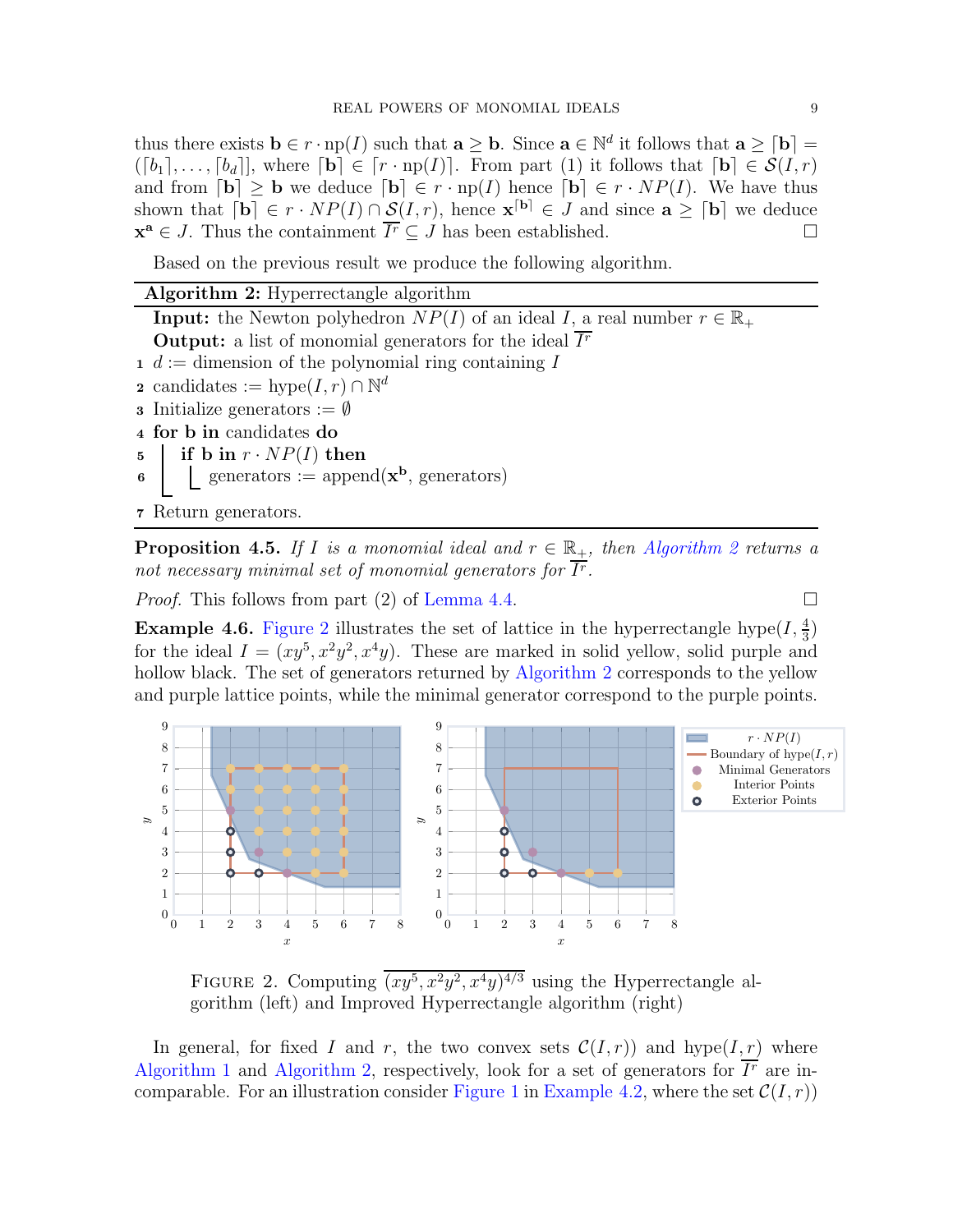is shaded in darker blue and [Figure 2](#page-8-1) where the set  $hype(I, r)$  is the marked by the orange boundary. Note that there are no containments between the sets  $\mathcal{C}(I,r)$  and hype( $I, r$ ) in this example. In general one does not expect a containment between the corresponding sets of lattice points sets  $\mathcal{C}(I,r) \cap \mathbb{N}^d$  and  $\text{hype}(I,r) \cap \mathbb{N}^d$  either. However, the cardinality of the former set is typically smaller than the latter. We address this shortcoming in the next [Algorithm 3.](#page-9-0)

The exponent vectors for minimal generators of  $I^r$  are in  $\mathcal{C}(I,r) \cap \text{hyper}(I,r) \cap$  $\mathbb{N}^d$ . However, as illustrated by [Figure 1](#page-7-0) and [Figure 2,](#page-8-1) the exponents for the minimal generators of  $\overline{I^r}$  can form a proper subset of  $\mathcal{C}(I,r) \cap \text{hyper}(I,r) \cap \mathbb{N}^d$ .

The next variant improves on the hyperrectangle algorithm by reducing some redundancies in the traversal of lattice points. Using the while-loop on the final coordinate, the improved hyperrectangle algorithm stops looking for other generators after it finds a lattice point that is inside  $r \cdot NP(I)$ . Note that the improved hyperrectangle algorithm optimizes traversal of the set hype $(I, r) \cap \mathbb{N}^d$  only on the last coordinate, so the benefits of using this algorithm over the hyperrectangle algorithm is more apparent in low dimensional rings.

<span id="page-9-0"></span>

| <b>Algorithm 3:</b> Improved Hyperrectangle algorithm                                         |  |  |  |  |
|-----------------------------------------------------------------------------------------------|--|--|--|--|
| <b>Input:</b> the Newton polyhedron $NP(I)$ of an ideal I, a real number $r \in \mathbb{R}_+$ |  |  |  |  |
| <b>Output:</b> a list of monomial generators for the ideal $Ir$                               |  |  |  |  |
| $1 d :=$ dimension of the polynomial ring containing I                                        |  |  |  |  |
| 2 startPoints := { $\mathbf{b} \in \text{hype}(I,r)   b_d = \min(\mathcal{V}, d)$ }           |  |  |  |  |
| <b>3</b> Initialize generators := $\emptyset$                                                 |  |  |  |  |
| 4 for b in start Points do                                                                    |  |  |  |  |
| while b not in $r \cdot NP(I)$ and $b_d \le \max(V, d)$ do<br>$5\quad$                        |  |  |  |  |
| 6   $\mathbf{b} := \mathbf{b} + (0, \ldots, 0, 1)$ /* ''move up''                             |  |  |  |  |
| $\tau$ if b in $r \cdot NP(I)$ then                                                           |  |  |  |  |
| $\bullet$     generators := append( $\mathbf{x}^{\mathbf{b}}$ , generators)                   |  |  |  |  |
| $/*$ Return the possibly non minimal monomial generators                                      |  |  |  |  |
| <b>9</b> Return generators.                                                                   |  |  |  |  |

**Example 4.7.** [Figure 2](#page-8-1) illustrates the set of generators for the ideal  $(xy^5, x^2y^2, x^4y)^{4/3}$ returned by the improved hyperrectangle algorithm. The set of lattice points considered by this algorithm are marked in solid yellow and purple and hollow black. The set of generators returned by [Algorithm 3](#page-9-0) corresponds to the yellow and purple lattice points, while the minimal generator correspond to the purple lattice points only. Compared to [Figure 2,](#page-8-1) fewer non minimal generators are returned.

4.3. Staircase Algorithm. The algorithms presented in the previous sections [\(Algorithm 1,](#page-6-0) [Algorithm 2,](#page-8-0) and [Algorithm 3\)](#page-9-0) have one common disadvantage in that they return possibly non minimal sets of generators for the real powers of monomial ideals. The next algorithm, termed the staircase algorithm, traverses lattice points near the boundary of the Newton polyhedron. The traversal is designed so that, in the 2-dimensional case, the minimal generators are found.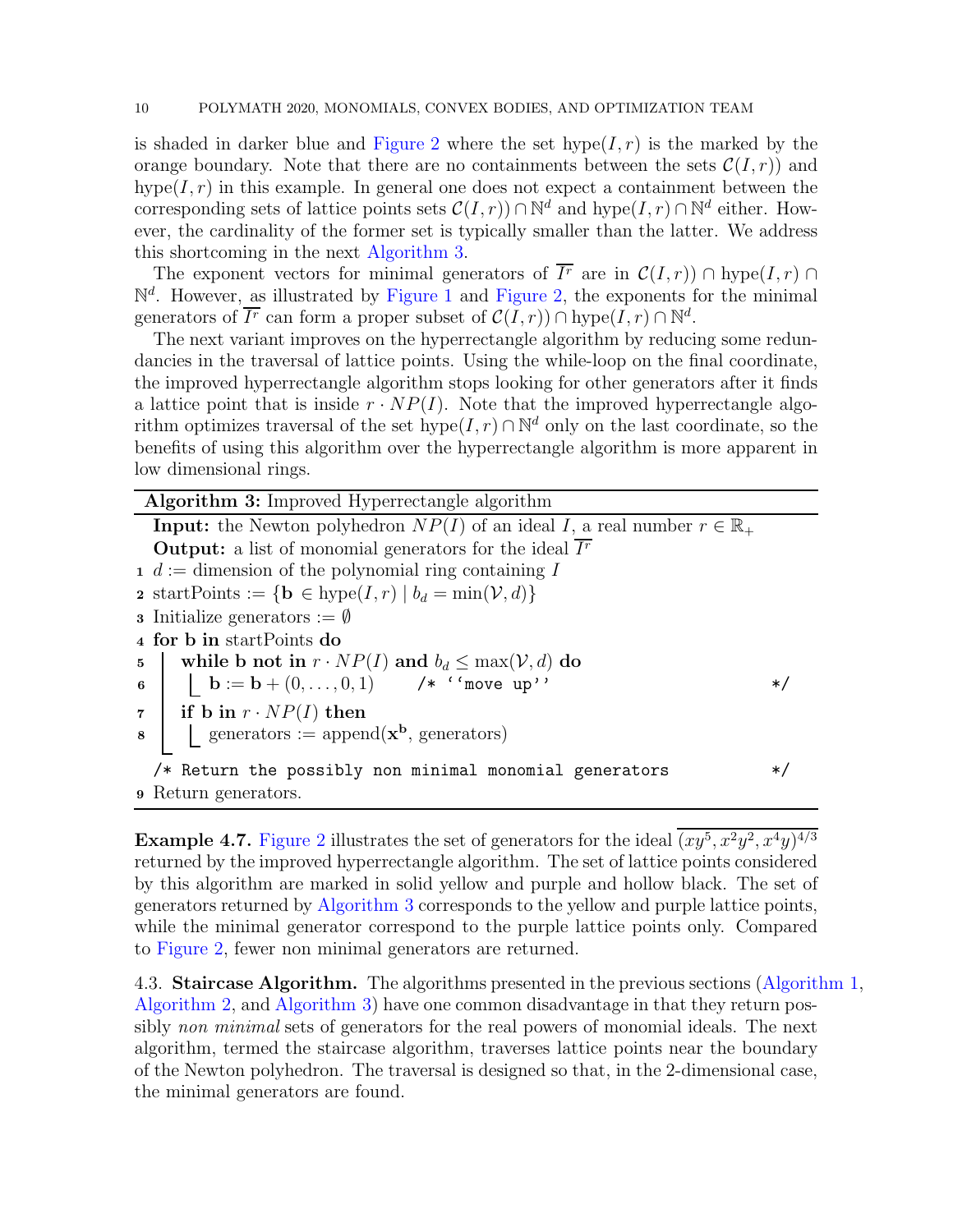A benefit of the following algorithm is to improve upon the runtime of [Algorithm 1](#page-6-0) and [Algorithm 3.](#page-9-0) [Algorithm 1](#page-6-0) is slow in practice because of lattice points identification in step [5,](#page-6-2) while [Algorithm 3](#page-9-0) may be inefficient because a large number of operations could be performed to check if lattice points are in or outside  $r \cdot NP(I)$ . To alleviate this issue, the staircase algorithm optimizes the traversal of lattice points on the final two coordinates. The algorithm uses the notation in equation [\(4.1\)](#page-7-2).

<span id="page-10-0"></span>Algorithm 4: Staircase algorithm

|                | <b>Input:</b> the Newton polyhedron $NP(I)$ of an ideal I, a real number $r \in \mathbb{R}_+$                                                                         |  |  |  |  |
|----------------|-----------------------------------------------------------------------------------------------------------------------------------------------------------------------|--|--|--|--|
|                | <b>Output:</b> a list of monomial generators for the real power $Ir$                                                                                                  |  |  |  |  |
|                | <b>1</b> Initialize generators $:= \emptyset$                                                                                                                         |  |  |  |  |
|                | $\mathbf{a} \cdot \mathbf{b} = \mathbf{d}$ dimension of the polynomial ring containing I                                                                              |  |  |  |  |
|                | a if $d=1$ then                                                                                                                                                       |  |  |  |  |
|                | 4 Return $\{ \mathbf{x}^{\min(\mathcal{V},1)} \}$                                                                                                                     |  |  |  |  |
|                | 5 else                                                                                                                                                                |  |  |  |  |
| 6              | startPoints := { $\mathbf{a} \in \text{hype}(I, r) \mid a_{d-1} = \min(\mathcal{V}, d-1), a_d = \max(\mathcal{V}, d)$ }                                               |  |  |  |  |
| $\overline{7}$ | for a in start Points do                                                                                                                                              |  |  |  |  |
| 8              | $\mathbf{b} := \mathbf{a}$                                                                                                                                            |  |  |  |  |
| 9              | while a in $hype(I, r)$ do                                                                                                                                            |  |  |  |  |
| 10             | if a in $r \cdot NP(I)$ then                                                                                                                                          |  |  |  |  |
| 11             |                                                                                                                                                                       |  |  |  |  |
| 12             | $\begin{array}{ c c c } \hline \textbf{b} := \textbf{a} & \\ \textbf{a} := \textbf{a} - (0, \dots, 0, 1) & \textit{/* ``move down''} \\\hline \end{array}$<br>$\ast/$ |  |  |  |  |
| 13             | else                                                                                                                                                                  |  |  |  |  |
| 14             | if b in $r \cdot NP(I)$ then                                                                                                                                          |  |  |  |  |
| 15             | generators := append( $\mathbf{x}^{\mathbf{b}}$ , generators)                                                                                                         |  |  |  |  |
| 16             |                                                                                                                                                                       |  |  |  |  |
| 17             | <b>b</b> := <b>a</b><br><b>a</b> := <b>a</b> + $(0, , 1, 0)$ /* ''move right''<br>*/                                                                                  |  |  |  |  |
| 18             | if b in $r \cdot NP(I)$ then                                                                                                                                          |  |  |  |  |
| 19             | $\label{eq:generators} \text{generators} := \text{append}(\mathbf{x}^\mathbf{b}, \, \text{generators})$                                                               |  |  |  |  |
|                |                                                                                                                                                                       |  |  |  |  |
|                | 20 Return generators.                                                                                                                                                 |  |  |  |  |

<span id="page-10-1"></span>Example 4.8. [Figure 3](#page-11-0) shows the set of lattice points considered by the staircase algorithm within hype $(I, \frac{4}{3})$  for the ideal  $I = (xy^5, x^2y^2, x^4y)$ . While all the lattice points along the path of the algorithm are considered, only the minimal generators corresponding to the purple lattice points are returned.

We are now ready to show the validity of [Algorithm 4.](#page-10-0) We utilize terminology that is consistent with the visual descriptions in [Figure 3.](#page-11-0) We call the path of the algorithm  $\mathcal{P}(I,r)$  the set of values taken by the variable **a** in [Algorithm 4](#page-10-0) for fixed inputs I, r. This set is the disjoint union of two subsets: the exterior path and the interior path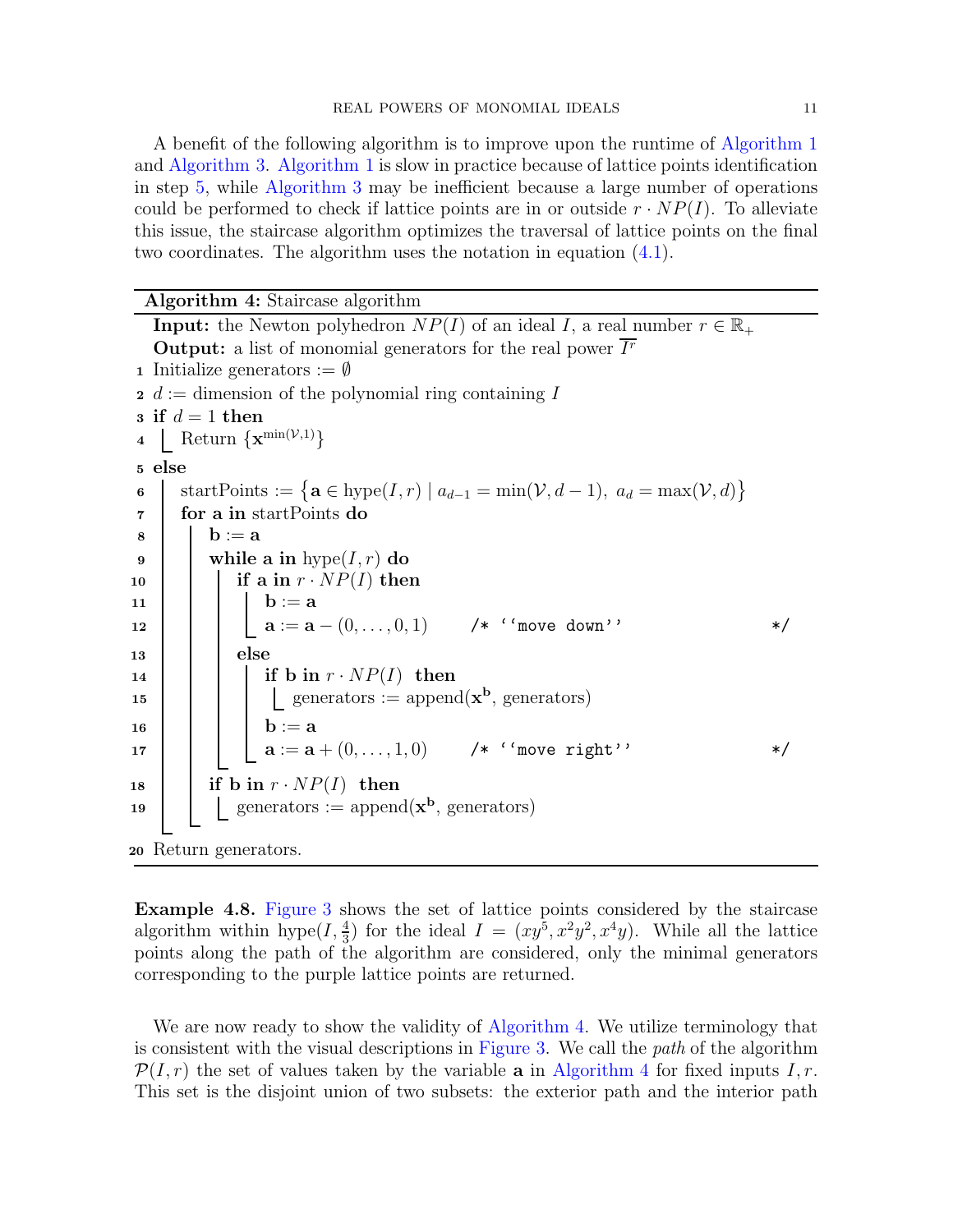

FIGURE 3. Computing  $(xy^5, x^2y^2, x^4y)^{4/3}$  using the Staircase algorithm

defined below:

<span id="page-11-0"></span>
$$
\mathcal{P}_{ext}(I,r) = \{ \mathbf{a} \in \mathcal{P}(I,r) \setminus r \cdot NP(I) \}
$$

$$
\mathcal{P}_{int}(I,r) = \{ \mathbf{a} \in \mathcal{P}(I,r) \cap r \cdot NP(I) \}.
$$

<span id="page-11-2"></span>Proposition 4.9. If I is a monomial ideal of a d-dimensional polynomial ring and  $d \in \{1,2\}$ , then [Algorithm 4](#page-10-0) returns a minimal set of monomial generators for  $I^r$ . If  $d \geq 3$  then [Algorithm 4](#page-10-0) returns a not necessary minimal set of monomial generators for  $\overline{I^r}.$ 

*Proof.* In the case  $d = 1$ , every monomial ideal  $J \subseteq K[x_1]$  is principal, minimally generated by  $x_1^m$ , where  $m = \min\{a \mid x_1^a \in J\}$ . Applying this to  $J = \overline{I^r}$  for which case  $m = \min(V, 1)$  yields  $G(\overline{I^r}) = \{x_1^{\min(V,1)}\}\$ , i.e., the output of [Algorithm 4](#page-10-0) in step 4.

For the case  $d = 2$ , first notice that because of the succession of down moves and right moves, the interior path  $\mathcal{P}_{int}(I,r)$  is a disjoint union of vertical strips of the form

<span id="page-11-1"></span>
$$
s_{a,b,c} := \{ \gamma = (\gamma_1, \gamma_2) \mid \gamma_1 = a, \ \gamma_2 \in [b, c] \cap \mathbb{N} \},\
$$

where  $b = \min\{b' \mid (a, b') \in r \cdot NP(I)\}\$  by step [12](#page-10-1) of the algorithm; see [Figure 3](#page-11-0) for an illustration. Moreover, the interior path contains one lattice point for each value of the x<sub>2</sub>-coordinate in  $[\min(V, 1), \max(V, 1)]$  so that in the decomposition

(4.2) 
$$
\mathcal{P}_{int}(I,r) = \bigcup_{i=\min(\mathcal{V},1)}^{e} s_{i,b_i,c_i}
$$

we must have  $c_{\min(\mathcal{V},1)} = \max(\mathcal{V},2)$  and  $b_i = c_{i+1} + 1$  for each  $i \leq e-1$ , where e is the maximum  $x_1$  coordinate of any point on the interior path. In particular, if  $i < j$  then the inequality  $b_i > c_j$  holds.

Let  $\mathbf{x}^{\mathbf{a}} \in G(\overline{I^r})$ . By [Lemma 4.4](#page-7-1) it follows that  $\mathbf{a} = (a_1, a_2) \in \text{hype}(I, r)$ , so  $a_2 \in$  $[\min(\mathcal{V}, 1), \max(\mathcal{V}, 1)]$ , and by the preceding remarks there exists a unique point  $\mathbf{b} \in \mathbb{C}$  $\mathcal{P}_{int}(I,r)$  with  $b_2 = a_2$ . We claim that  $\mathbf{b} = \mathbf{a}$ . If not, then  $a_1 < b_1$  since  $\mathbf{x}^{\mathbf{a}}$  is a minimal generator (i.e., **a** lies "left" of **b**), and for this reason  $a_2 = b_2 \le c_{b_1} < b_{a_1}$  (i.e **a** lies "below" the strip with x<sub>1</sub>-coordinate  $a_1$ ). Since  $\mathbf{a} = (a_1, a_2) \in r \cdot NP(I)$  and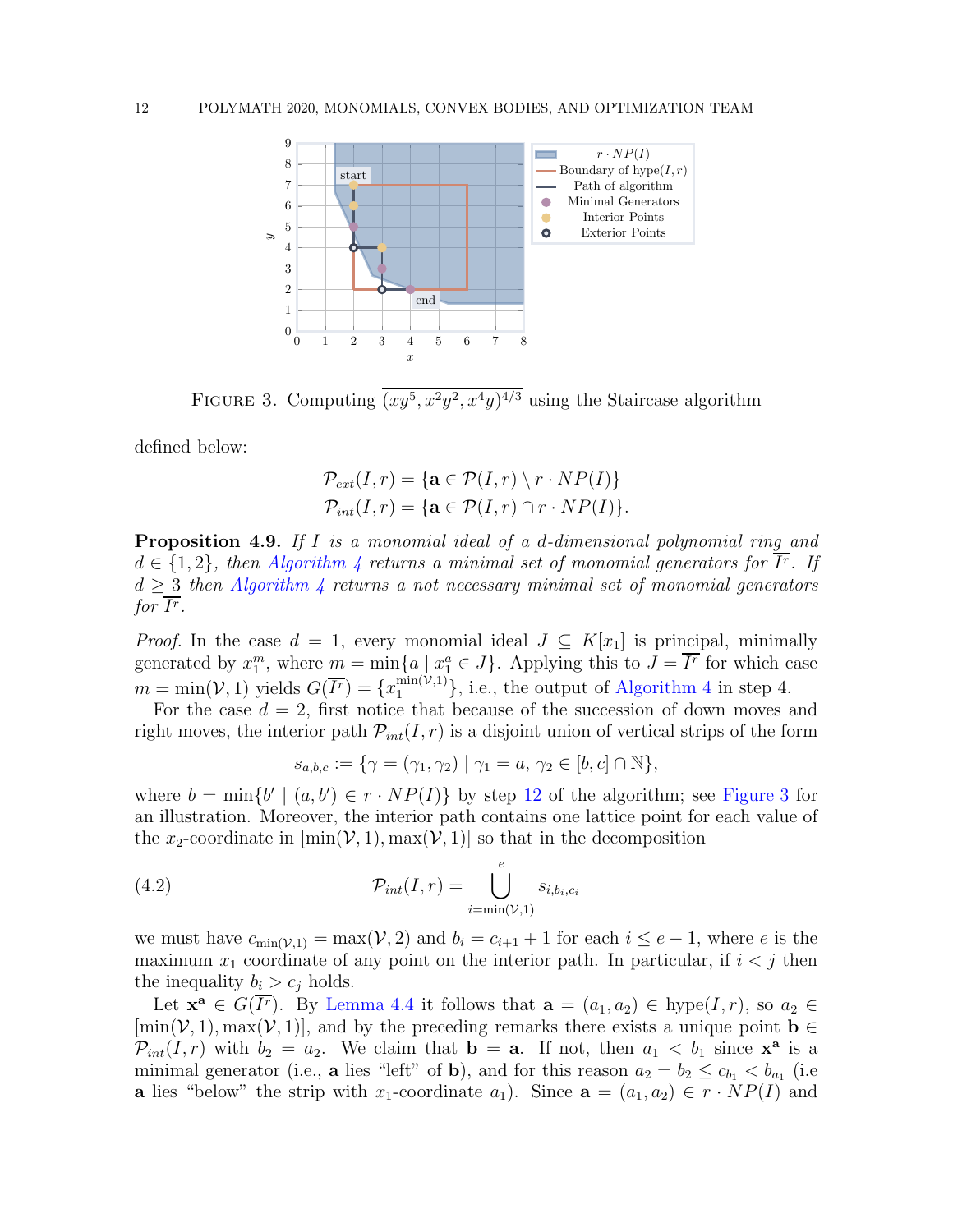$$
b_{a_1} = \min\{b' \mid (a_1, b') \in r \cdot NP(I)\}\
$$
, this yields a contradiction. We have shown that

$$
G(\overline{I^r}) \subseteq \{ \mathbf{x}^{\mathbf{a}} \mid \mathbf{a} \in \mathcal{P}_{int}(I,r) \}.
$$

In the notation of [\(4.2\)](#page-11-1), the algorithm returns the set  $\{x_1^i x_2^{b_i}\}$  $2^{b_i}$  | min $(\mathcal{V}, 1) \leq i \leq e$  }. Each of the monomials  $x_1^i x_2^j$  with  $j \in (b_i, c_i] \cap \mathbb{N}$  are not in  $G(\overline{I^r})$  since they are divisible by  $x_1^i x_2^{b_i}$  $^{b_i}_{2}$ . Thus  $G(\overline{I^r})$  is contained in the returned set. Moreover, the returned set consists of minimal generators since no two of its elements are comparable under the divisibility relation. In fact, this proof shows that the case  $d = 2$  of the algorithm gives a minimal set of generators for the ideal generated by the monomials with exponents in a given convex set (in our application to real powers, this convex set is  $r \cdot NP(I)$ ). We use this to approach the higher dimensional cases.

The case  $d > 2$  is derived from the case  $d = 2$  by the following analysis. By virtue of [Lemma 4.4](#page-7-1) we have the identity

$$
\overline{I^r} = (\{\mathbf{x}^{\mathbf{a}} \mid \mathbf{a} \in \text{hype}(I, r) \cap r \cdot NP(I) \cap \mathbb{N}^d) \n= \left( \sum_{\gamma \in \prod_{i=1}^{d-2} [\min(\mathcal{V}, i), \max(\mathcal{V}, i)]} x_1^{\gamma_1} \cdots x_{d-2}^{\gamma_{d-2}} \cdot I_{\gamma, r} \right),
$$

where  $I_{\gamma,r} := (\{x_{d-1}^a x_d^b \mid (\gamma_1,\ldots,\gamma_{d-2},a,b) \in r \cdot NP(I)\})$  is an ideal in a 2-dimensional polynomial ring. According to the case  $d = 2$ , steps 7-19 of the algorithm append the set  $x_1^{\gamma_1}$  $x_1^{\gamma_1}\cdots x_{d-2}^{\gamma_{d-2}}$  $\frac{\gamma_{d-2}}{d-2} \cdot G(I_{\gamma,r})$  to the generators list. The union of these sets generates  $\overline{I^r}$  by the above displayed identity.

Example 4.10. We give a visual illustration of using [Algorithm 4](#page-10-0) to compute the integral closure of  $I = (y^3, y^2z^5, x^2y^2, x^2z^3)$ , that is,  $\overline{I}^1$  in [Figure 4.](#page-12-0) In 3-dimensional space, the path of the algorithm is a disjoint union of paths, each corresponding to an ideal in a 2-dimensional ring as shown in the proof of [Proposition 4.9.](#page-11-2)



<span id="page-12-0"></span>FIGURE 4. Computing  $(y^3, y^2z^5, x^2y^2, x^2z^3)$  using the Staircase algorithm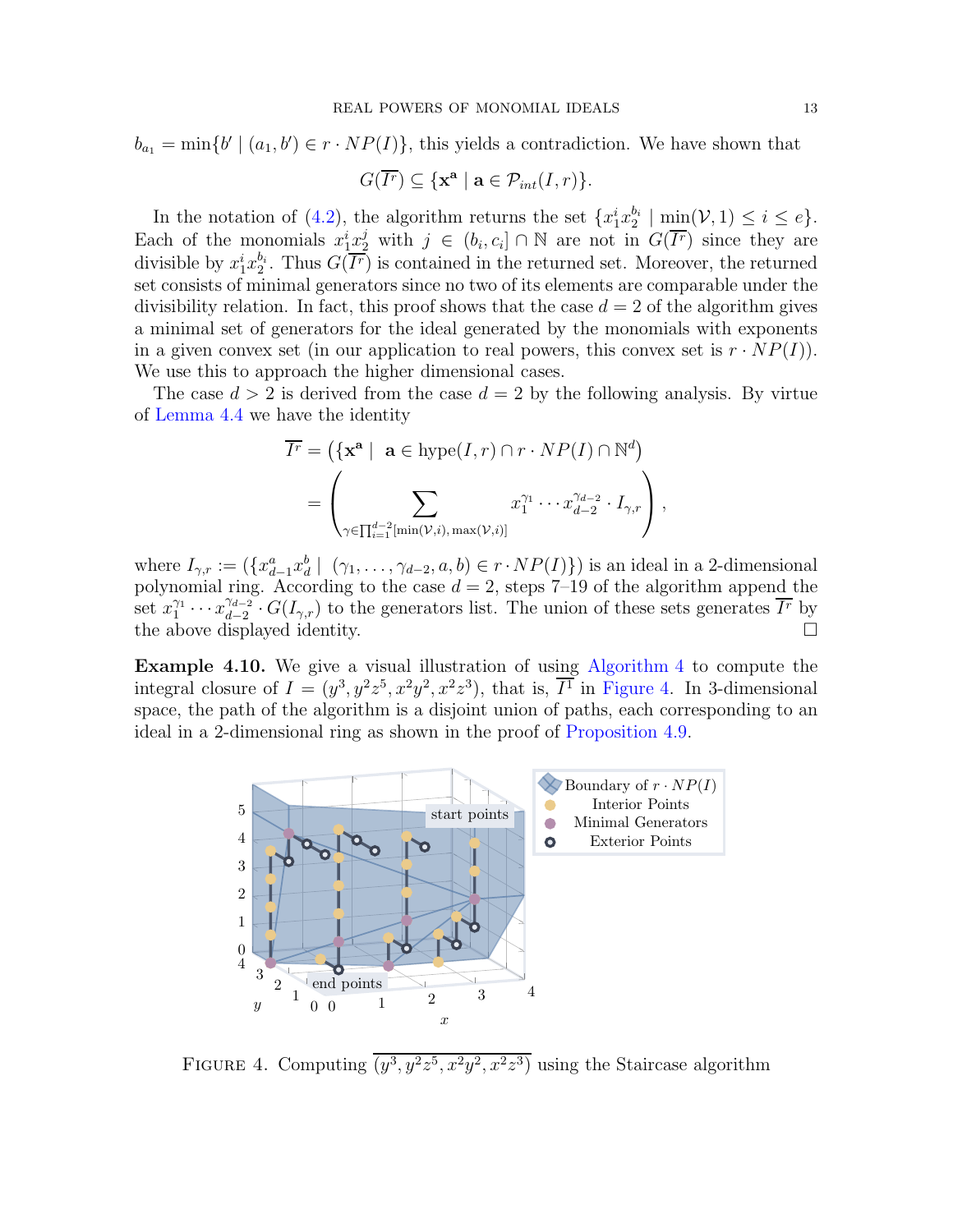### <span id="page-13-1"></span>14 POLYMATH 2020, MONOMIALS, CONVEX BODIES, AND OPTIMIZATION TEAM

# 5. Continuity and jumping numbers for exponentiation

In this section we analyze how the real powers of monomial ideals vary with the exponent. To be precise, for a fixed monomial ideal  $I$  we consider continuity properties for the exponentiation function of base I

$$
\exp : \mathbb{R}_+ \to \mathcal{T}, \quad \exp(r) = \overline{I^r}
$$

whose domain is  $\mathbb{R}_+$  with its Euclidean topology and whose codomain is the set  $\mathcal{T} =$  $\{\overline{I^r} \mid r \in \mathbb{R}_+\}$  endowed with the discrete topology.

<span id="page-13-2"></span>We start with two elementary properties enjoyed by the family of real powers of the fixed ideal.

**Lemma 5.1.** If I is a monomial ideal and  $r, s \in \mathbb{R}_+$  then

(1) if  $s \ge r \ge 0$ , then the containment  $\overline{I^s} \subseteq \overline{I^r}$  holds,  $(2)$   $I^s \cdot I^r \subseteq I^{s+r}$ .

Proof. Assertion (1) is clear from [Definition 3.1.](#page-3-0) To clarify assertion (2), note that monomials in  $I^s \cdot I^r$  correspond to lattice points in the Minkowski sum

$$
s \cdot NP(I) + r \cdot NP(I) = (s+r) \cdot NP(I).
$$

 $\Box$ 

Part (2) of [Lemma 5.1](#page-13-2) shows that the real powers of a fixed monomial ideal form a graded family, although this terminology is more commonly used for families indexed by a discrete set. Property (1) of [Lemma 5.1](#page-13-2) allows to define for each  $r \in \mathbb{R}$  the monomial ideal

$$
\overline{I^{>r}} = \bigcup_{s>r} \overline{I^s}.
$$

We show that this ideal can be understood as a limit in  $\mathcal{T}$ , meaning that a sequence of real powers of I where the exponents approach a real number  $r$  from the right must stabilize to  $I^{>r}$ .

<span id="page-13-0"></span>**Proposition 5.2.** Let I be a monomial ideal and let  $\{t_n\}_{n\in\mathbb{N}}$  be a non-increasing sequence of non-negative real numbers with  $r = \lim_{n \to \infty} t_n$ . Then  $I^{t_n} = \overline{I^{>r}}$  for n sufficiently large.

*Proof.* A non-increasing sequence of non-negative numbers  $\{t_n\}_{n\in\mathbb{N}}$  gives an ascending chain of ideals  $I^{t_0} \subseteq I^{t_1} \subseteq \cdots \subseteq \overline{I^r}$  by [Lemma 5.1](#page-13-2) (1). Since the polynomial ring is Noetherian, any such chain must in fact stabilize, i.e. there exists  $N \gg 0$  such that  $I^{t_n} = I^{t_m}$  for  $m, n \geq N$ . We show that the stable value of this chain is  $I^{>r}$ . Indeed, from the definition of  $\overline{I^{>r}}$  one deduces the containment

$$
\overline{I^{t_N}} = \bigcup_{n=0}^{\infty} \overline{I^{t_n}} \subseteq \bigcup_{s>r} \overline{I^s} = \overline{I^{>r}}.
$$

Conversely, for each  $s > r$ , there exists  $n \geq N$  such that  $s > t_n$ , hence one has the containments  $\overline{I^s} \subseteq \overline{I^{t_N}} = \overline{I^{t_n}}$  for all  $s > r$  and consequently  $\overline{I^{t_N}} \subseteq \overline{I^{>r}}$ .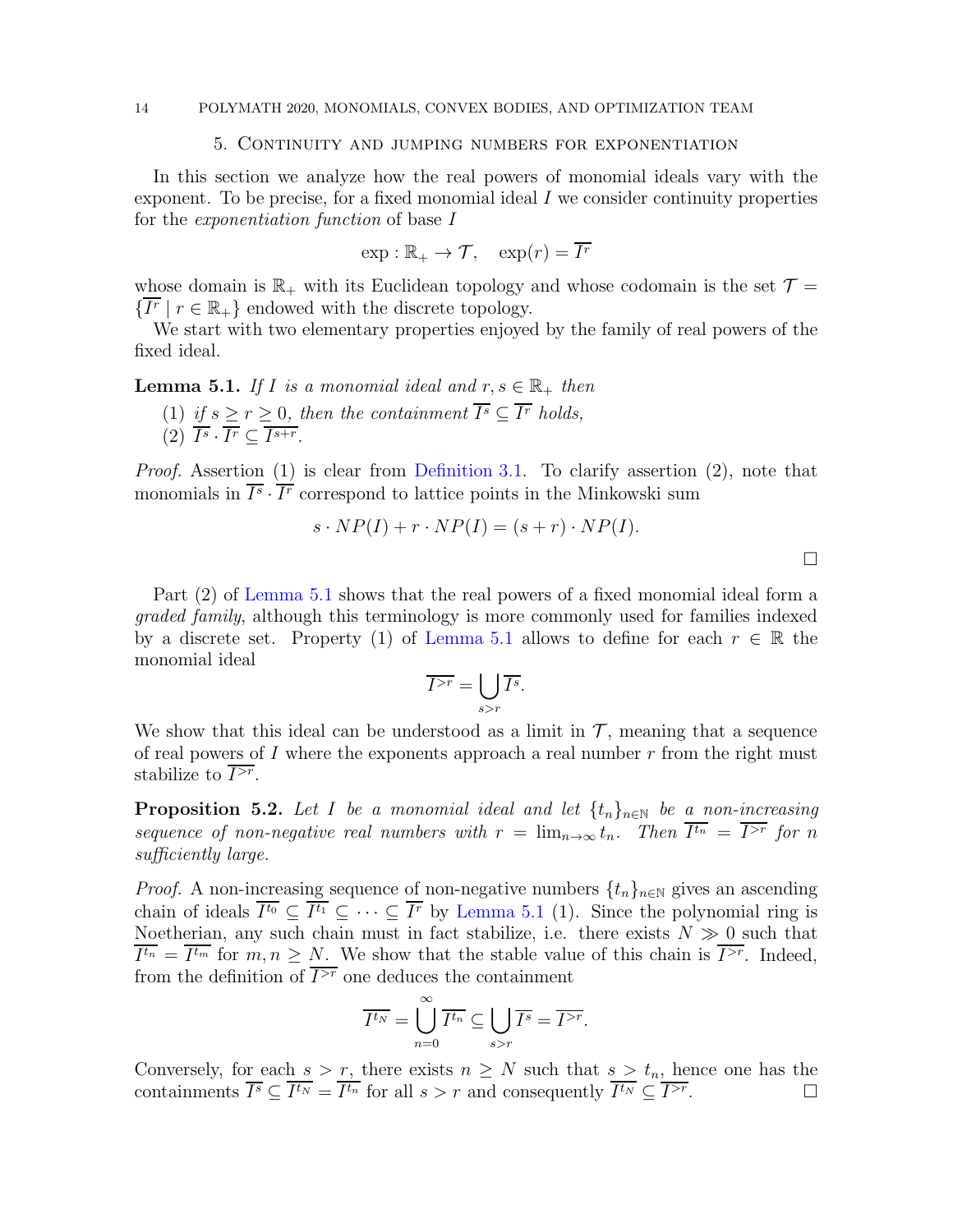To distinguish those real numbers r for which the function  $\exp : \mathbb{R}_+ \to \mathcal{T}, \exp(r) = I^r$ is right discontinuous, we term them jumping numbers.

**Definition 5.3.** A jumping number for I is a real number  $r \in \mathbb{R}_+$  for which the real powers of I are not equal to  $\overline{I^r}$  when we approach r from the right, i.e.

$$
\overline{I^r}\neq \overline{I^{>r}}.
$$

**Example 5.4.** 0 is a jumping number for any monomial ideal since  $I^0 = R$  but  $\overline{I^r}$  is a proper ideal for any  $r > 0$ .

**Example 5.5.** For  $I = (x^4, x^2y, xy^3)$  we have that  $\frac{1}{3}$  is not a jumping number while  $\frac{1}{2}$ is a jumping number. This is because for small values of  $\varepsilon > 0$  there is an equality

$$
\frac{1}{3} \cdot NP(I) \cap \mathbb{N}^2 = \left(\frac{1}{3} + \varepsilon\right) \cdot NP(I) \cap \mathbb{N}^2,
$$

while

$$
\frac{1}{2} \cdot NP(I) \cap \mathbb{N}^2 \neq \left(\frac{1}{2} + \varepsilon\right) \cdot NP(I) \cap \mathbb{N}^2
$$

because the point (2, 0) belongs to the leftmost set but not the rightmost. In fact, for the ideal I in this example, we have  $(x^2, xy) = I^{1/3} = I^{1/3} = I^{1/2} \neq I^{1/2} = (x^3, xy)$ .



FIGURE 5. Comparing  $\frac{1}{3} \cdot NP(I)$  and  $\frac{1}{2} \cdot NP(I)$ 

<span id="page-14-0"></span>To verify that right continuity is a special characteristic to study, we show that the exponentiation function is a left continuous function.

**Proposition 5.6.** The function  $\exp : \mathbb{R}_+ \to \mathcal{T}, \exp(r) = \overline{I^r}$  is left continuous.

*Proof.* Fix  $r \in \mathbb{R}_+$  and consider the set  $A_r = \mathbb{R}_+^d \setminus r \cdot NP(I)$ . Since each point  $\mathbf{a} \in A_r$ lies at a positive Euclidean distance from any point in  $r \cdot NP(I)$ , and since varying r changes this distance continuously, it follows that for all  $\varepsilon_0 > 0$  such that for any  $0 < \varepsilon < \varepsilon_0$  each point  $\mathbf{a} \in A_r$  lies at a positive Euclidean distance from any point in  $(r - \varepsilon) \cdot NP(I)$  as well. Equivalently we have  $A_r \cap (r - \varepsilon) \cdot NP(I) = \emptyset$  which yields  $A_r = A_{r-\varepsilon}$  and thus  $r \cdot NP(I) \cap \mathbb{N}^d = (r-\varepsilon) \cdot NP(I) \cap \mathbb{N}^d$  and  $\overline{I^r} = \overline{I^{r-\varepsilon}}$  for  $0 < \varepsilon < \varepsilon_0$ .

<span id="page-14-1"></span>We now show that the real exponentiation function of a monomial ideal is a step function.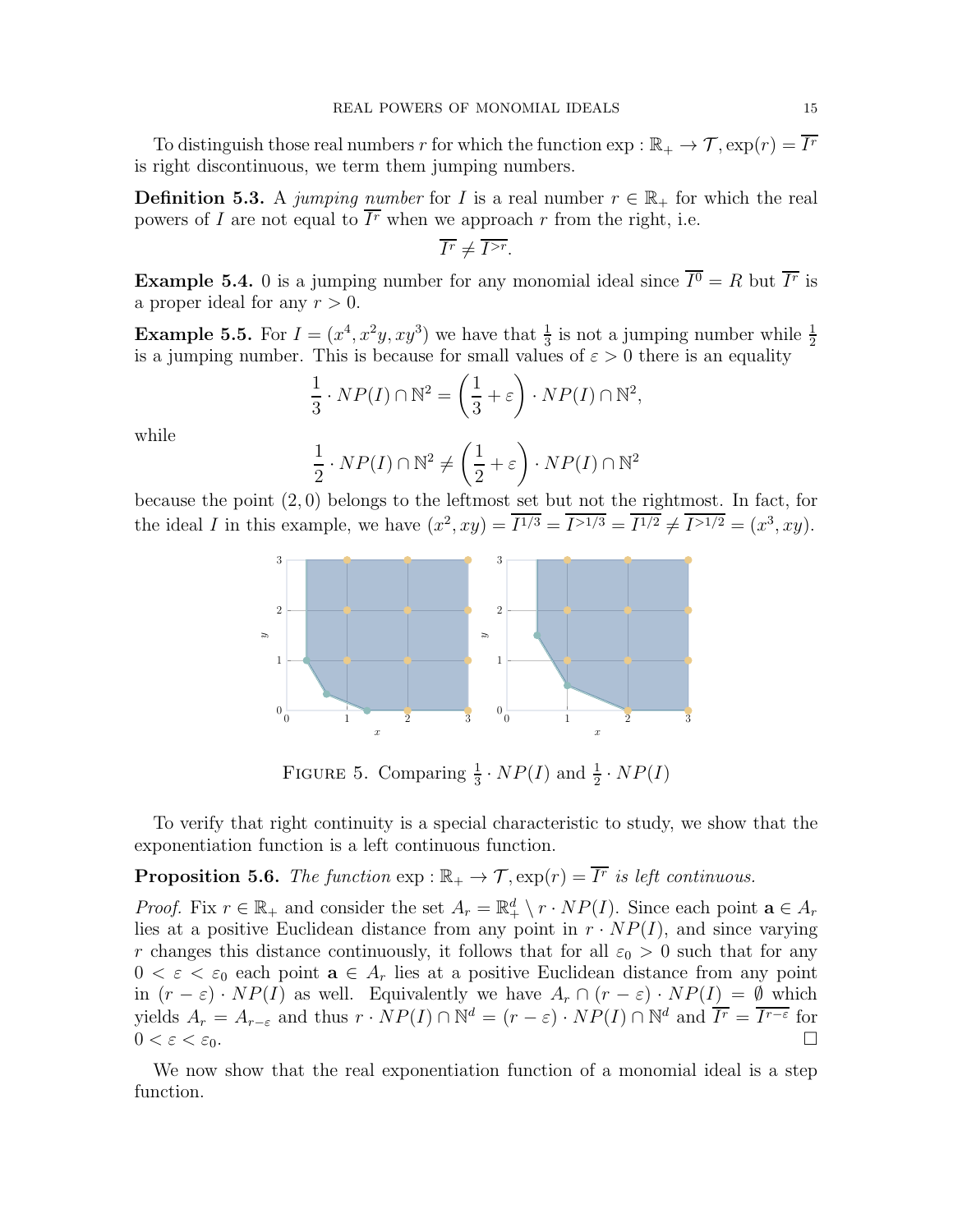**Corollary 5.7.** Let  $j < j'$  be two consecutive jumping numbers for I. Then the function  $\exp : \mathbb{R}_+ \to \mathcal{T}, \exp(r) = \overline{I^r}$  is constant on  $(j, j']$  and  $\overline{I^j} \neq \overline{I^{j'}}$ .

*Proof.* Since  $j < j'$  are consecutive jumping, meaning there is no jumping number in  $(j, j')$ , the exponentiation function is continuous on  $(j, j')$  by a combination of [Proposition 5.2](#page-13-0) and [Proposition 5.6](#page-14-0) and left continuous at j. Since  $\mathcal T$  carries the discrete topology, this continuity is equivalent to the function being constant on  $(j, j'$ . However, the exponentiation function is right discontinuous at  $j$  by the definition of jumping number, thus  $I^j$  is distinct from the common value of the exponentiation function on  $(j, j']$ , that is,  $\overline{I^j} \neq \overline{I^{j'}}$ . В последните поставите на селото на селото на селото на селото на селото на селото на селото на селото на се<br>Селото на селото на селото на селото на селото на селото на селото на селото на селото на селото на селото на

Our next aim is to show that the jumping numbers for monomial ideals are rational. Towards this end recall that any polyhedron admits a description as a finite intersection of half spaces. We term the linear inequalities describing a polyhedron as an intersection of half spaces its bounding inequalities. In particular, if  $I$  is a monomial ideal in a polynomial ring of dimension d then there is a  $d \times s$  matrix A and such that

(5.1) 
$$
NP(I) = \{ \mathbf{x} \in \mathbb{R}^d_+ \mid A\mathbf{x} \ge \mathbf{1} \},
$$

where 1 is the vector in  $\mathbb{R}^s$  with all coordinates equal to 1. Since  $NP(I)$  is an integer polyhedron, the matrix A has rational entries and since  $NP(I)$  is closed under increasing coordinates, according to  $(2.1)$  the entries of A are non negative. Moreover, scaling the Newton polyhedron amounts to scaling the constant term of the bounding inequalities, that is,

$$
r \cdot NP(I) = \{ \mathbf{x} \in \mathbb{R}^d_+ \mid A\mathbf{x} \ge r \cdot \mathbf{1} \}.
$$

Setting  $A = [a_{ij}]$ , the bounded facets of the Newton polyhedron are supported on hyperplanes  $H_i$  with equation  $\sum_{j=1}^d a_{ij}x_j = 1$ . Each bounded facet  $F_i$  of  $NP(I)$  is thus cut out by a system formed by one equation and several inequalities of the form

<span id="page-15-0"></span>(5.2) 
$$
F_i = \left\{ \mathbf{x} \mid \sum_{j=1}^d a_{ij} x_j = 1, \min(F_i, j) \leq x_j \leq \max(F_i, j) \text{ for } 1 \leq j \leq d \right\},
$$

<span id="page-15-2"></span>where  $min(F_i, j)$  and  $max(F_i, j)$  respectively denote the smallest and largest value of the *j*th coordinate of any point in  $F_i$ .

**Proposition 5.8.** Given a monomial ideal I with bounded facets  $F_i, 1 \leq i \leq s$  for  $NP(I)$  described as in  $(5.2)$  above, the following are equivalent

- (1)  $r \in \mathbb{R}_+$  is a jumping number for I
- (2) for some  $1 \leq i \leq s$  there exists a lattice point  $\mathbf{a} \in r \cdot F_i \cap \mathbb{N}^d$
- <span id="page-15-1"></span>(3) for some  $1 \leq i \leq s$  there exists an integer solution to the system of equations and inequalities that describes  $r \cdot F_i$ , namely

(5.3) 
$$
\begin{cases} \sum_{j=1}^{d} a_{ij} x_j = r, \\ r \min(F_i, j) \leq x_j \leq r \max(F_i, j) \text{ for } 1 \leq j \leq d. \end{cases}
$$

*Proof.* (2)  $\Leftrightarrow$  (3) is clear.

(1)  $\Rightarrow$  (2) We show the contrapositive. Assume that  $r \in \mathbb{R}_+$  is such that the union of the bounded facets of  $r \cdot NP(I)$  contains no lattice point. Since each unbounded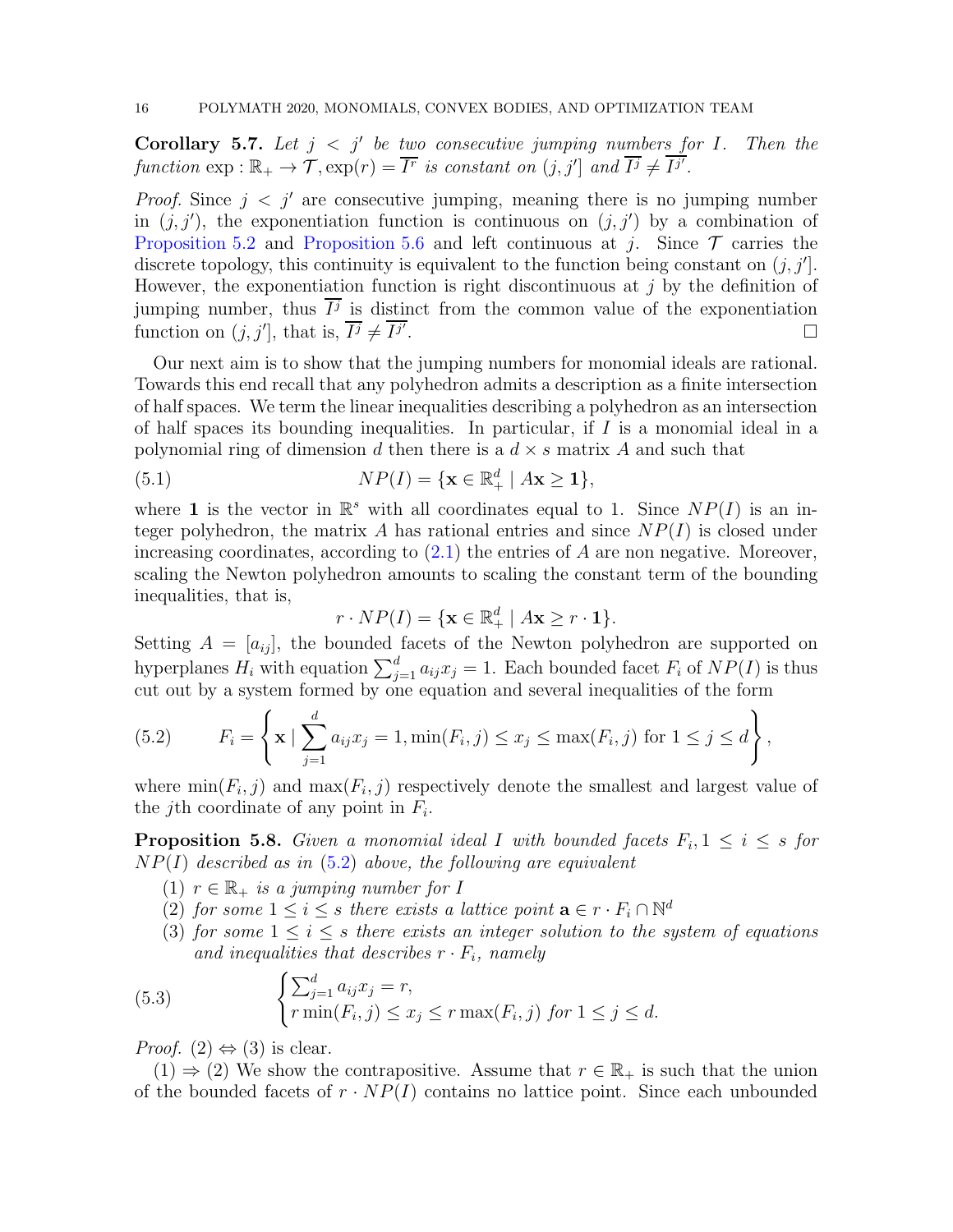facet of  $NP(I)$  is a Minkowski sum of an  $(< d$  dimensional) orthant and a face of one of the bounded facets  $F_i$  by [Grü03, page 317], this implies that the unbounded faces contain no lattice points either. Since each face varies continuously with respect to scaling by r (as illustrated by the continuity of the functions in  $(5.3)$ ), and the set of lattice points is discrete, hence closed in the Euclidean topology, it follows that there exists  $\varepsilon_0$  such that for each  $0 < \varepsilon < \varepsilon_0$  and  $1 \leq i \leq s$  there are no lattice points on  $(r + \varepsilon) \cdot \partial (NP(I))$ , where  $\partial (NP(I))$  denotes the boundary of  $NP(I)$ . Based on the equality

$$
r \cdot NP(I) \setminus (r + \varepsilon) \cdot NP(I) = \bigcup_{s \in [r, r + \varepsilon)} s \cdot \partial (NP(I))
$$

we see that there are no lattice points in  $r \cdot NP(I) \setminus (r + \varepsilon) \cdot NP(I)$  for  $0 < \varepsilon < \varepsilon_0$ . It follows that  $\overline{I^r} = \overline{I^{r+\varepsilon}}$  for  $0 < \varepsilon < \varepsilon_0$  and thus r is not a jumping number for I.

(3)  $\Rightarrow$  (1) Let **a** be an integer solution to [\(5.3\)](#page-15-1). Since this implies  $\mathbf{b} \in r \cdot F_i \subseteq$  $r \cdot NP(I)$ , we see that  $\mathbf{x}^{\mathbf{a}} \in \overline{I^r}$ . Since **a** attains equality in the first equation of [\(5.3\)](#page-15-1) it follows that a satisfies  $a_{ij}x_j \le (r + \varepsilon) \cdot \mathbf{1}$  for any  $\varepsilon > 0$ . Thus we conclude  $\mathbf{a} \notin (r + \varepsilon) \cdot NP(I)$  and  $\mathbf{x}^{\mathbf{a}} \notin \overline{I^{r+\varepsilon}}$  for all  $\epsilon > 0$  and therefore  $\mathbf{x}^{\mathbf{a}} \notin \overline{I^{>r}}$ . Consequently r is a jumping number.

<span id="page-16-0"></span>From the above characterization we obtain that jumping numbers control the behavior of all real powers of a given monomial ideal and are all rational numbers.

Theorem 5.9. Let I be a monomial ideal.

- (1) All jumping numbers for I are rational.
- (2) All distinct real powers of I are given by rational exponents, i.e., for each  $r \in \mathbb{R}_+$ there exists  $r' \in \mathbb{Q}$  so that  $\overline{I^r} = \overline{I^{r'}}$ . Moreover r' can be taken to be a jumping number for I.
- (3) If r is a jumping number of I then nr is a jumping number for all  $n \in \mathbb{N}$ .
- (4) If **v** is a vertex of  $NP(I)$ , then for all  $n \in \mathbb{N}$  the number  $r_n = \frac{n}{\gcd(n)}$ .  $rac{n}{\gcd(v_1,\cdots,v_d)}$  is a jumping number of I .
- (5) The set of jumping numbers is a finite union of numerical semigroups scaled by reciprocals of positive integers, both of which can be computed from the facet  $(in) equalities of NP(I) in (5.3).$  $(in) equalities of NP(I) in (5.3).$  $(in) equalities of NP(I) in (5.3).$

Proof. (1) follows since [Proposition 5.8](#page-15-2) (3) yields that there is an integer solution to one of the equalities in the system  $A\mathbf{x} \geq r \cdot \mathbf{1}$ . Since the entries of A are rational numbers, this makes r a rational combination of integers, hence  $r \in \mathbb{Q}$ .

(2) If  $r \in \mathbb{Q}_+$  is a jumping number, set  $r' = r$ . If r is not a jumping number, let

$$
r' = \inf\{u \mid u > r \text{ and } u \text{ is a jumping number for } I\}.
$$

Notice first that r' is in fact the minimum of the set above, equivalently  $r' \in \mathbb{Q}$  is a jumping number for I. Indeed, if this is not the case, then there is a sequence of pairwise distinct jumping numbers  $\{u_n\}_{n\in\mathbb{N}}$  converging to r' from the right. Since we have assumed  $r'$  is not a jumping number, the exponential function with base  $I$  is right continuous at r', thus it must be the case that  $\overline{I^{u_n}} = \overline{I^{r'}}$  for  $n \gg 0$ . This contradicts that the numbers  $u_n$  are distinct jumping numbers, since distinct jumping numbers yield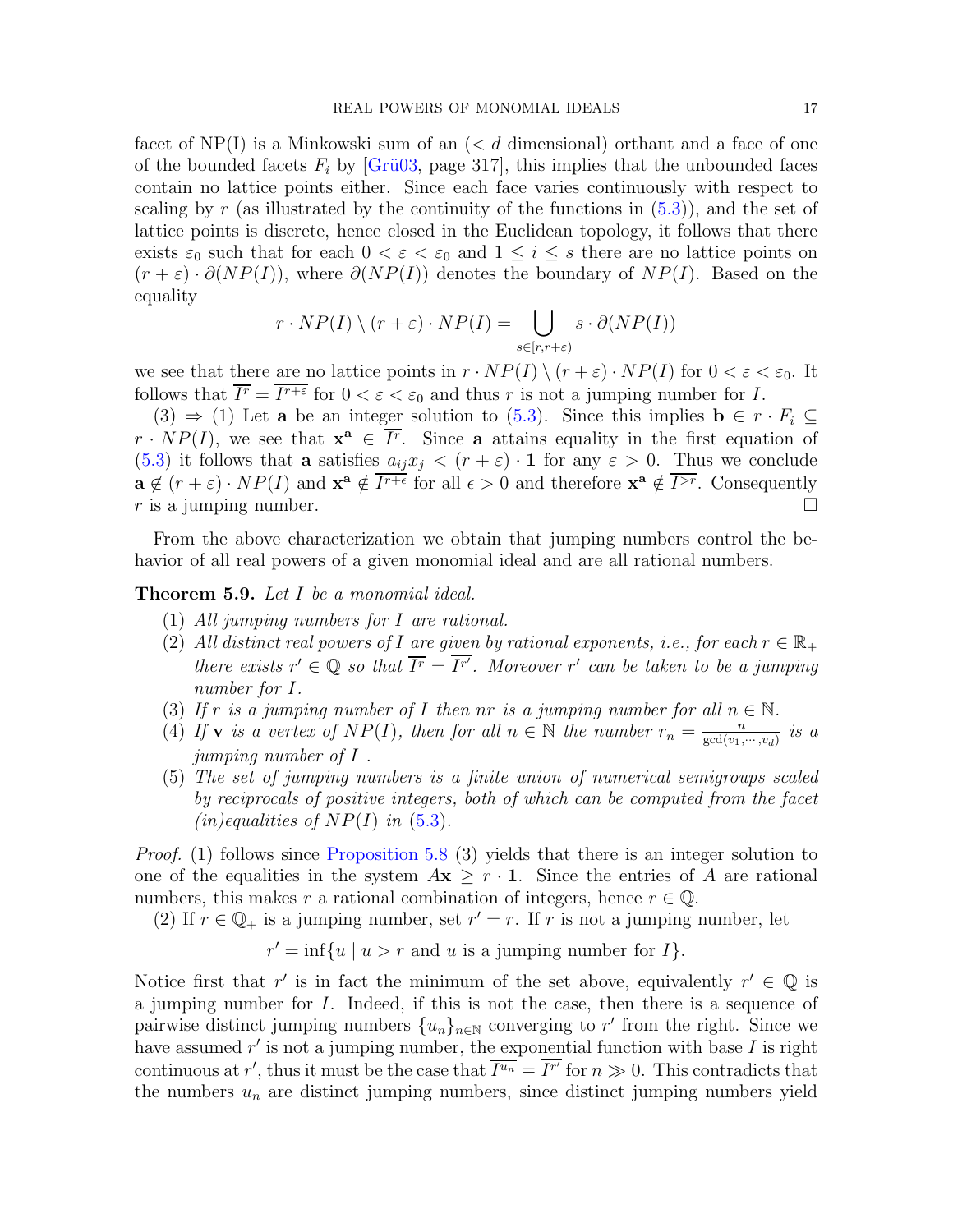distinct real powers by [Corollary 5.7.](#page-14-1) Another application of [Corollary 5.7](#page-14-1) together with the observation that  $r$  is not a jumping number yields that the exponentiation function is constant on  $[r, r']$ , thus we conclude there is an equality  $\overline{I^r} = \overline{I^{r'}}$ .

(3) follows since the condition on integer solutions to the system [\(5.3\)](#page-15-1) in [Proposition 5.8](#page-15-2) is preserved upon scaling the system by any natural number.

(4) Each vertex **v** of  $NP(I)$  furnishes an integer solution to the system of (in)equalities [\(5.3\)](#page-15-1) corresponding to each facet  $F_i$  such that  $\mathbf{v} \in \mathbb{F}_i$ . Scaling by  $r_n$  we see that  $r_n \cdot \mathbf{v} \in \mathbb{N}^d$  is an integer solution to the analogous system

$$
\begin{cases} \sum_{j=1}^{d} a_{ij} x_j = r_n, \\ r_n \min(F_i, j) \le x_j \le r_n \max(F_i, j) \text{ for } 1 \le j \le d. \end{cases}
$$

[Proposition 5.8](#page-15-2) yields that  $r_n$  is a jumping number for I.

For (5), for each  $1 \leq i \leq d$ , let  $a_{ij} \in \mathbb{Q}_+$  be the entries in the *i*-th row of the matrix A in [Proposition 5.8](#page-15-2) and let  $g_i$  be the least common multiple of the denominators of these rational numbers. Then the equality in [\(5.3\)](#page-15-1) can be written as  $\sum_{j=1}^{d} (g_i a_{ij}) x_j = g_i r$ and having a non negative integer solution to this equation is equivalent to  $g_i r \in S_i$ , where  $S_i$  is the semigroup generated by the integers  $g_i a_{ij}$  for  $1 \leq j \leq d$ . We consider a (usually proper) subsemigroup of this set given by

$$
S_i = \{ s \in \mathbb{N} \mid s = \sum_{j=1}^d (g_i a_{ij}) x_j \text{ for some } x_j \in \mathbb{N} \text{ such that } u_j s < x_j < v_j s, \ \forall j \}.
$$

With this notation, [Proposition 5.8](#page-15-2) can be rephrased to say that the set of jumping numbers for *I* is

$$
\mathcal{J} = \bigcup_{i=1}^{s} \frac{1}{g_i} S_i.
$$

 $\Box$ 

In regards to item (1) of [Theorem 5.9](#page-16-0) we observe that every nonnegative rational number is a jumping number. Indeed if  $r = \frac{p}{q}$  $\frac{p}{q}$  with  $p, q \in \mathbb{N}, q \neq 0$  then r is a jumping number of  $I = (x_1)^p$ .

Item (2) of [Theorem 5.9](#page-16-0) yields a new description for the image of the exponentiation function with base I

$$
\mathcal{T} = \{ \overline{I^r} \mid r \in \mathbb{Q} \text{ is a jumping number for } I \}.
$$

Moreover, the elements of the set  $\mathcal T$  listed above are pairwise distinct by [Corollary 5.7.](#page-14-1)

We end with a worked out example which illustrates the jumping numbers and real powers of a particular monomial ideal using the criterion in [Proposition 5.8](#page-15-2) and it applies to [Theorem 5.9](#page-16-0) (5).

**Example 5.10.** The monomial ideal  $I = (x^9, x^4y^3, x^2y^5, y^8)$  has Newton polyhedron depicted in [Figure 6](#page-18-0) with vertices at  $(9,0), (4,3), (2,5), (0,8)$ .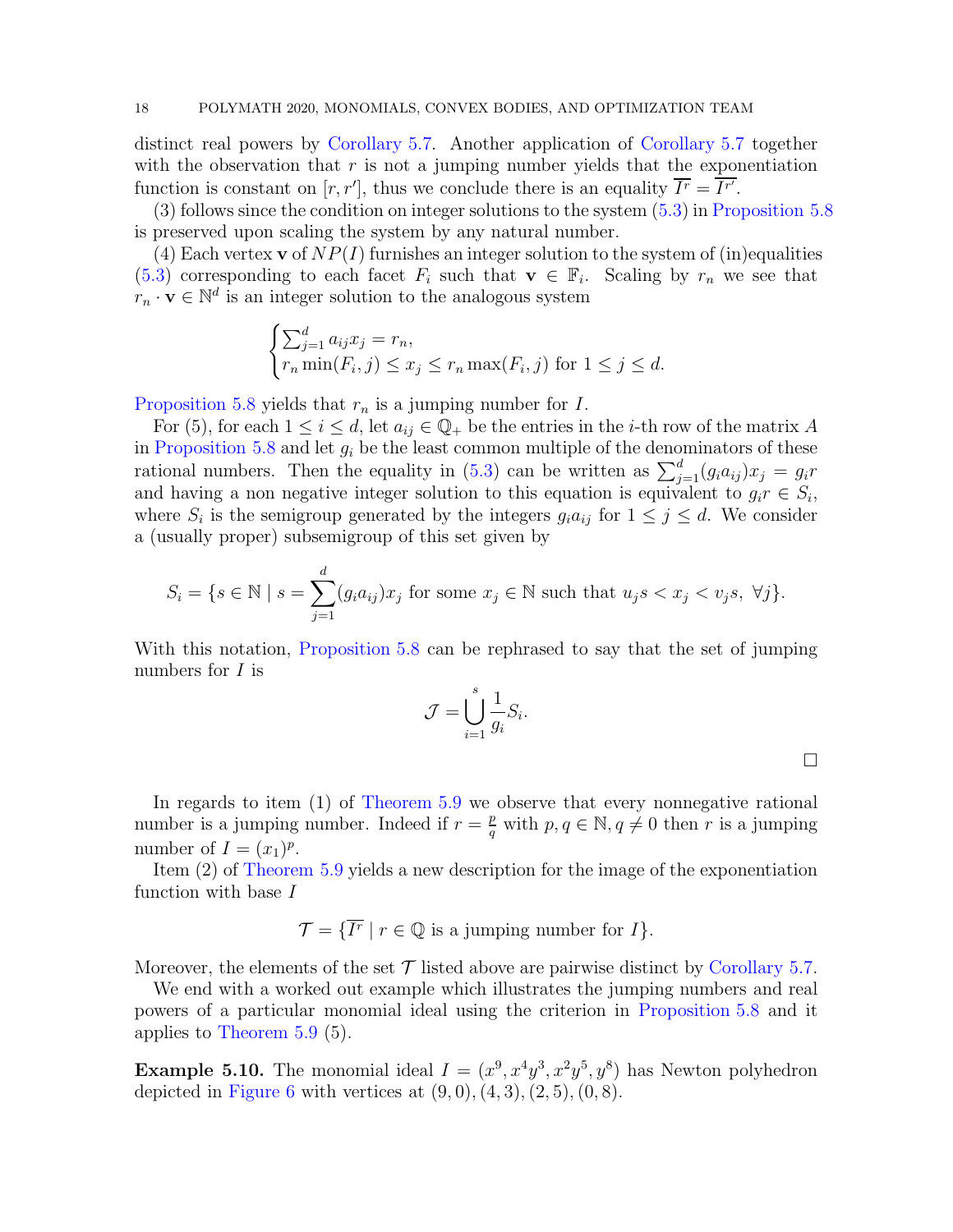

<span id="page-18-0"></span>FIGURE 6. The Newton polyhedron of  $(x^9, x^4y^3, x^2y^5, y^8)$ 

We show that the jumping numbers of  $I$  are the elements of the following set (5.4)

<span id="page-18-1"></span>
$$
\mathcal{J} = \left\{0, \frac{i}{7}, \frac{j}{8}, \frac{k}{27}, | \ i, j, k \in \mathbb{N}, i \ge 2, j \ge 1, k \in \{3, 6, 9, 11, 12, 14, 15\} \text{ or } k \ge 17\right\}.
$$

The bounded faces of the Newton polyhedron  $F_1, F_2, F_3$  are shown in [Figure 6](#page-18-0) together with the corresponding bounding inequalities for  $NP(I)$ . Using the respective equations and the values  $min(F_1, 1) = 2, max(F_1, 1) = 4, min(F_1, 2) = 3, max(F_1, 2) =$ 5, min $(F_2, 1) = 0$ , max $(F_2, 1) = 2$ , min $(F_2, 2) = 5$ , max $(F_2, 2) = 8$ , min $(F_3, 1) = 4$ ,  $\max(F_3, 1) = 9, \min(F_3, 2) = 0, \max(F_3, 2) = 3$  and the criterion in [Proposition 5.8](#page-15-2) (3), it follows that the jumping numbers are  $r \in \mathbb{Q}_+$  for which either one of the following three systems has integer solutions  $p, q \in \mathbb{N}$ 

$$
p + q = 7r, \quad 2r \le p \le 4r, \quad 3r \le q \le 5r \quad \text{or}
$$
  
\n
$$
3p + 2q = 16r, \quad 0 \le p \le 2r, \quad 5r \le q \le 8r \quad \text{or}
$$
  
\n
$$
3p + 5q = 27r, \quad 4r \le p \le 9r, \quad 0 \le q \le 3r.
$$

The sets of such numbers  $r$  can be shown with the help of a software system to form the union of the following three scaled semigroups

$$
\mathcal{J} = \frac{1}{7}S_1 \cup \frac{1}{16}S_2 \cup \frac{1}{27}S_3,
$$

where  $S_1 = 2N + 3N$ ,  $S_2 = 2N$ ,  $S_3 = 3N + 11N + 19N$ . Writing the the elements of each semigroup  $S_1, S_2, S_3$  explicitly yields the set displayed in equation [\(5.4\)](#page-18-1) above.

We list below the rational powers of I for exponents  $r \in (0, 1]$ . The generators have been color coded based on the bounded edge of the Newton polyhedron that is giving rise to change in generator(s) cf. [Proposition 5.8](#page-15-2)  $(2)$ . Refer to the legend in [Figure 6](#page-18-0) for the color corresponding to each edge.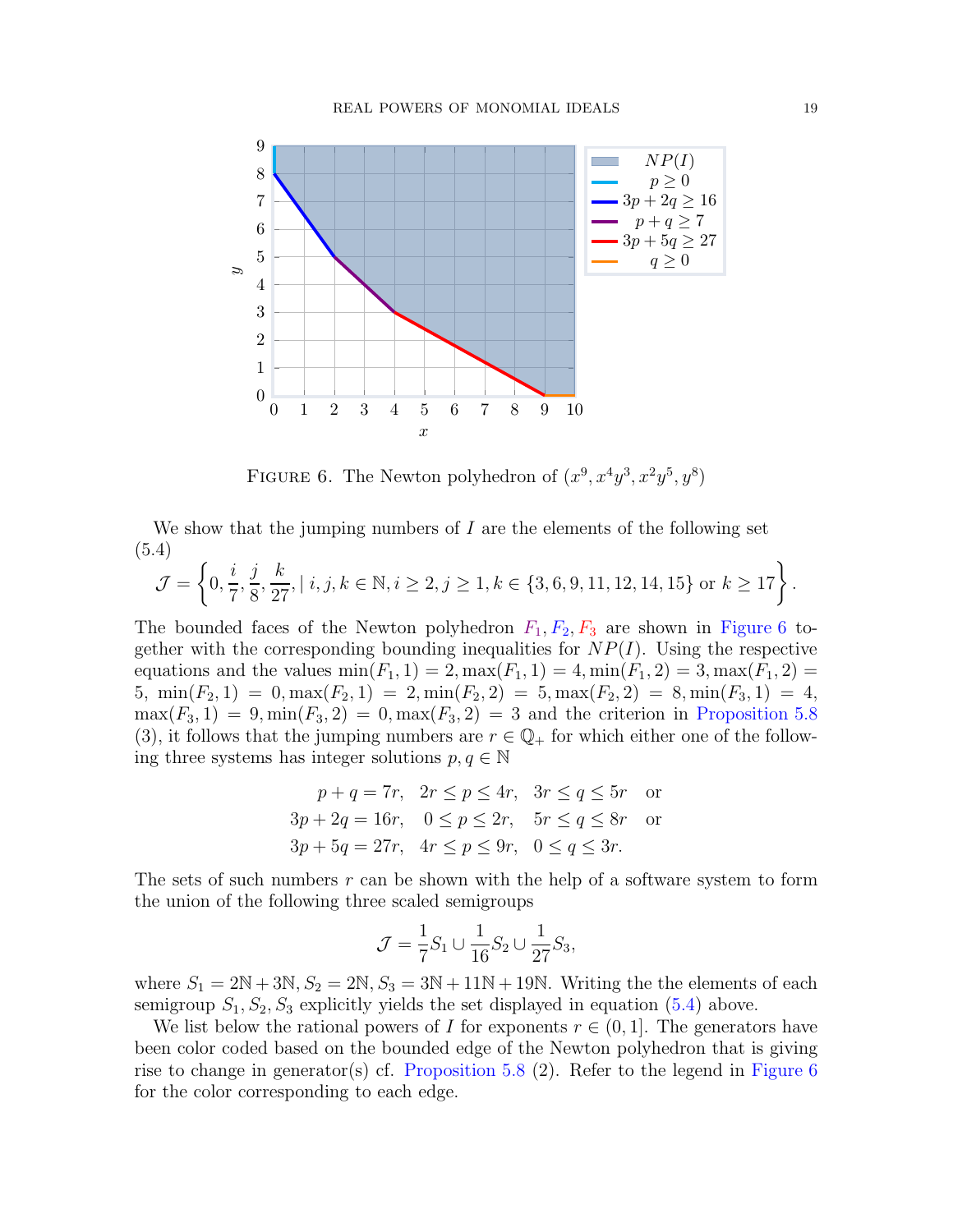| (y,x)                                                                                          | $r\in(0,\frac{1}{9}]$                |                                        |
|------------------------------------------------------------------------------------------------|--------------------------------------|----------------------------------------|
|                                                                                                |                                      |                                        |
| $(y, x^2)$                                                                                     | $r \in (\frac{1}{9}, \frac{1}{8}]$   |                                        |
| $(y^2, xy, x^2)$                                                                               | $r \in (\frac{1}{8}, \frac{2}{9}]$   |                                        |
| $(y^2, xy, x^3)$                                                                               | $r \in (\frac{2}{9}, \frac{2}{8}]$   |                                        |
| $(y^3, xy, x^3)$                                                                               | $r \in (\frac{2}{8}, \frac{2}{7}]$   |                                        |
| $(y^3, xy^2, x^2y, x^3)$                                                                       | $r \in (\frac{2}{7}, \frac{3}{9}]$   |                                        |
| $(y^3, xy^2, x^2y, x^4)$                                                                       | $r \in (\frac{3}{9}, \frac{3}{8}]$   |                                        |
| $(y^4, xy^2, x^2y, x^4)$                                                                       |                                      | $r \in (\frac{3}{8}, \frac{11}{27}]$   |
| $(y^4, xy^2, x^3y, x^4)$                                                                       | $r \in (\frac{11}{27}, \frac{3}{7}]$ |                                        |
| $(y^4, xy^3, x^2y^2, x^3y, x^4)$                                                               | $r \in (\frac{3}{7}, \frac{4}{9}]$   |                                        |
| $(y^4, xy^3, x^2y^2, x^3y, x^5)$                                                               | $r \in (\frac{4}{9}, \frac{4}{8}]$   |                                        |
| $(y^5, xy^3, x^2y^2, x^3y, x^5)$                                                               |                                      | $r \in (\frac{4}{8}, \frac{14}{27}]$   |
| $(y^5, xy^3, x^2y^2, x^4y, x^5)$                                                               |                                      | $r \in (\frac{14}{27}, \frac{5}{9}]$   |
| $(y^5, xy^3, x^2y^2, x^4y, x^6)$                                                               |                                      | $r \in (\frac{5}{9}, \frac{9}{16}]$    |
| $(y^5, xy^4, x^2y^2, x^4y, x^6)$                                                               |                                      | $r \in (\frac{9}{16}, \frac{4}{7}]$    |
| $(y^5, xy^4, x^2y^3, x^3y^2, x^4y, x^6)$                                                       | $r \in (\frac{4}{7}, \frac{5}{8}]$   |                                        |
| $(y^6, xy^4, x^2y^3, x^3y^2, x^4y, x^6)$                                                       |                                      | $r \in (\frac{5}{8}, \frac{17}{27}]$   |
| $(y^6, xy^4, x^2y^3, x^3y^2, x^5y, x^6)$                                                       |                                      | $r \in (\frac{17}{27}, \frac{6}{9}]$   |
| $(y^6, xy^4, x^2y^3, x^3y^2, x^5y, x^7)$                                                       |                                      | $r \in (\frac{6}{9}, \frac{11}{16}]$   |
| $(y^6, xy^5, x^2y^3, x^3y^2, x^5y, x^7)$                                                       |                                      | $r \in (\frac{11}{16}, \frac{19}{27})$ |
| $(y^6, xy^5, x^2y^3, x^4y^2, x^5y, x^7)$                                                       |                                      | $r \in (\frac{19}{27}, \frac{5}{7}]$   |
| $(y^6, xy^5, x^2y^4, x^3y^3, x^4y^2, x^5y, x^7)$                                               |                                      | $r \in (\frac{5}{7}, \frac{20}{27}]$   |
| $(y^6, xy^5, x^2y^4, x^3y^3, x^4y^2, x^6y, x^7)$                                               |                                      | $r \in (\frac{20}{27}, \frac{3}{4}]$   |
| $(y^7, xy^5, x^2y^4, x^3y^3, x^4y^2, x^6y, x^7)$                                               | $r \in (\frac{3}{4}, \frac{7}{9}]$   |                                        |
| $(y^7, xy^5, x^2y^4, x^3y^3, x^4y^2, x^6y, x^8)$                                               |                                      | $r \in (\frac{7}{9}, \frac{13}{16}]$   |
| $(y^7, xy^6, x^2y^4, x^3y^3, x^4y^2, x^6y, x^8)$                                               |                                      | $r \in (\frac{13}{16}, \frac{22}{27}]$ |
| $(y^{7}, xy^{6}, x^{2}y^{4}, x^{3}y^{3}, x^{5}y^{2}, x^{6}y, x^{8})$                           |                                      | $r \in (\frac{22}{27}, \frac{23}{27}]$ |
| $(y^7, xy^6, x^2y^4, x^3y^3, x^5y^2, x^7y, x^8)$                                               |                                      | $r \in (\frac{23}{27}, \frac{6}{7}]$   |
| $(y^7, xy^6, x^2y^5, x^3y^4, x^4y^3, x^5y^2, x^7y, x^8)$                                       | $r \in (\frac{6}{7}, \frac{7}{8}]$   |                                        |
| $(y^8, xy^6, x^2y^5, x^3y^4, x^4y^3, x^5y^2, x^7y, x^8)$<br>$r \in (\frac{7}{8}, \frac{8}{9}]$ |                                      |                                        |
| $(y^8, xy^6, x^2y^5, x^3y^4, x^4y^3, x^5y^2, x^7y, x^9)$                                       |                                      | $r \in (\frac{8}{9}, \frac{25}{27}]$   |
| $(y^8,xy^6,x^2y^5,x^3y^4,x^4y^3,x^6y^2,x^7y,x^9)$                                              |                                      | $r \in (\frac{25}{27}, \frac{15}{16}]$ |
| $(y^8,xy^7,x^2y^5,x^3y^4,x^4y^3,x^6y^2,x^7y,x^9)$                                              |                                      | $r \in (\frac{15}{16}, \frac{26}{27})$ |
| $(y^8, xy^7, x^2y^5, x^3y^4, x^4y^3, x^6y^2, x^8y, x^9)$                                       |                                      | $r \in (\frac{26}{27}, 1]$             |